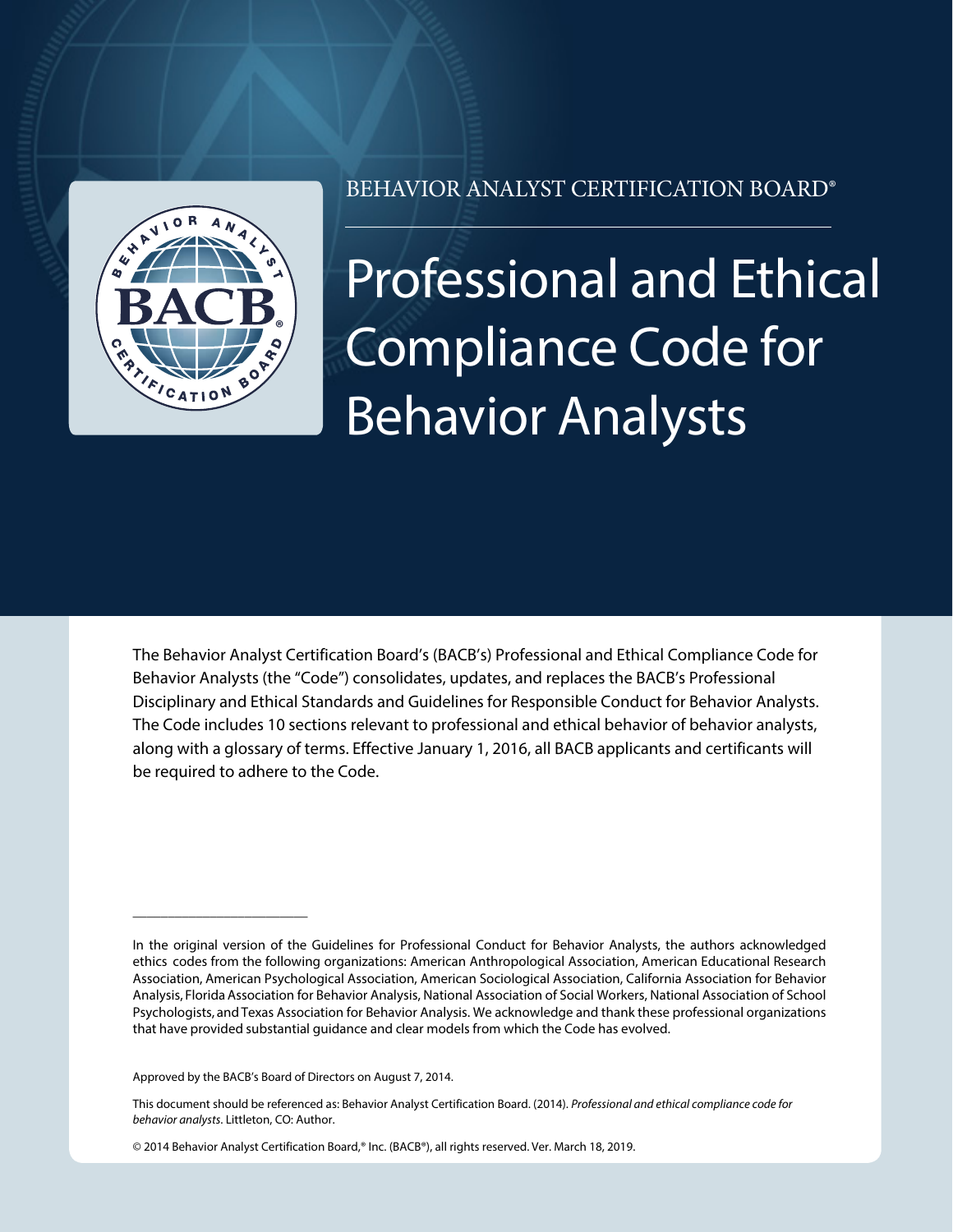

# **Contents**

#### 1.0 Responsible Conduct of Behavior Analysts

- 1.01 Reliance on Scientific Knowledge
- 1.02 Boundaries of Competence
- 1.03 Maintaining Competence through Professional Development
- 1.04 Integrity
- 1.05 Professional and Scientific Relationships
- 1.06 Multiple Relationships and Conflicts of Interest
- 1.07 Exploitative Relationships

#### 2.0 Behavior Analysts' Responsibility to Clients

- 2.01 Accepting Clients
- 2.02 Responsibility
- 2.03 Consultation
- 2.04 Third-Party Involvement in Services
- 2.05 Rights and Prerogatives of Clients
- 2.06 Maintaining Confidentiality
- 2.07 Maintaining Records
- 2.08 Disclosures
- 2.09 Treatment/Intervention Efficacy
- 2.10 Documenting Professional Work and Research
- 2.11 Records and Data
- 2.12 Contracts, Fees, and Financial Arrangements
- 2.13 Accuracy in Billing Reports
- 2.14 Referrals and Fees
- 2.15 Interrupting or Discontinuing Services

#### 3.0 Assessing Behavior

- 3.01 Behavior-Analytic Assessment
- 3.02 Medical Consultation
- 3.03 Behavior-Analytic Assessment Consent
- 3.04 Explaining Assessment Results
- 3.05 Consent-Client Records

#### 4.0 Behavior Analysts and the Behavior-Change Program

- 4.01 Conceptual Consistency
- 4.02 Involving Clients in Planning and Consent
- 4.03 Individualized Behavior-Change Programs
- 4.04 Approving Behavior-Change Programs
- 4.05 Describing Behavior-Change Program Objectives
- 4.06 Describing Conditions for Behavior-Change Program Success
- 4.07 Environmental Conditions that Interfere with Implementation
- 4.08 Considerations Regarding Punishment Procedures
- 4.09 Least Restrictive Procedures
- 4.10 Avoiding Harmful Reinforcers
- 4.11 Discontinuing Behavior-Change Programs and Behavior-Analytic Services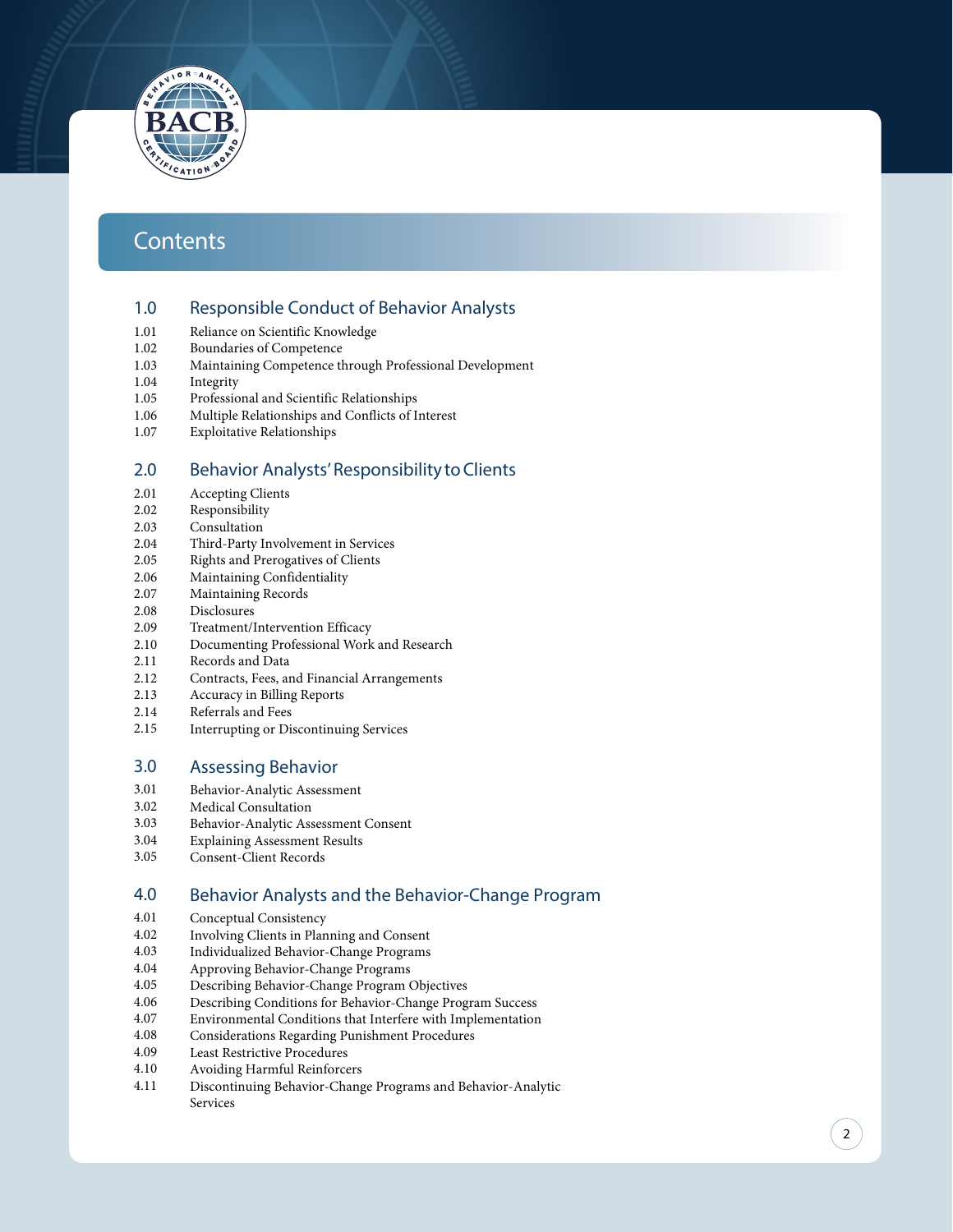

### Contents, continued

#### 5.0 Behavior Analysts as Supervisors

- 5.01 Supervisory Competence
- 5.02 Supervisory Volume
- 5.03 Supervisory Delegation
- 5.04 Designing Effective Supervision and Training
- 5.05 Communication of Supervision Conditions
- 5.06 Providing Feedback to Supervisees
- 5.07 Evaluating the Effects of Supervision

#### 6.0 Behavior Analysts' Ethical Responsibility to the Profession of Behavior Analysts

- 6.01 Affirming Principles
- 6.02 Disseminating Behavior Analysis

#### 7.0 Behavior Analysts' Ethical Responsibility to Colleagues

- 7.01 Promoting an Ethical Culture
- 7.02 Ethical Violations by Others and Risk of Harm

#### 8.0 Public Statements

- 8.01 Avoiding False or Deceptive Statements
- 8.02 Intellectual Property
- 8.03 Statements by Others
- 8.04 Media Presentations and Media-Based Services
- 8.05 Testimonials and Advertising
- 8.06 In-Person Solicitation

#### 9.0 Behavior Analysts and Research

- 9.01 Conforming with Laws and Regulations
- 9.02 Characteristics of Responsible Research
- 9.03 Informed Consent
- 9.04 Using Confidential Information for Didactic or Instructive Purposes
- 9.05 Debriefing
- 9.06 Grant and Journal Reviews
- 9.07 Plagiarism
- 9.08 Acknowledging Contributions
- 9.09 Accuracy and Use of Data

#### 10.0 Behavior Analysts' Ethical Responsibility to the BACB

- 10.01 Truthful and Accurate Information Provided to the BACB
- 10.02 Timely Responding, Reporting, and Updating of Information Provided to the BACB
- 10.03 Confidentiality and BACB Intellectual Property
- 10.04 Examination Honesty and Irregularities
- 10.05 Compliance with BACB Supervision and Coursework Standards
- 10.06 Being Familiar with This Code
- 10.07 Discouraging Misrepresentation by Non-Certified Individuals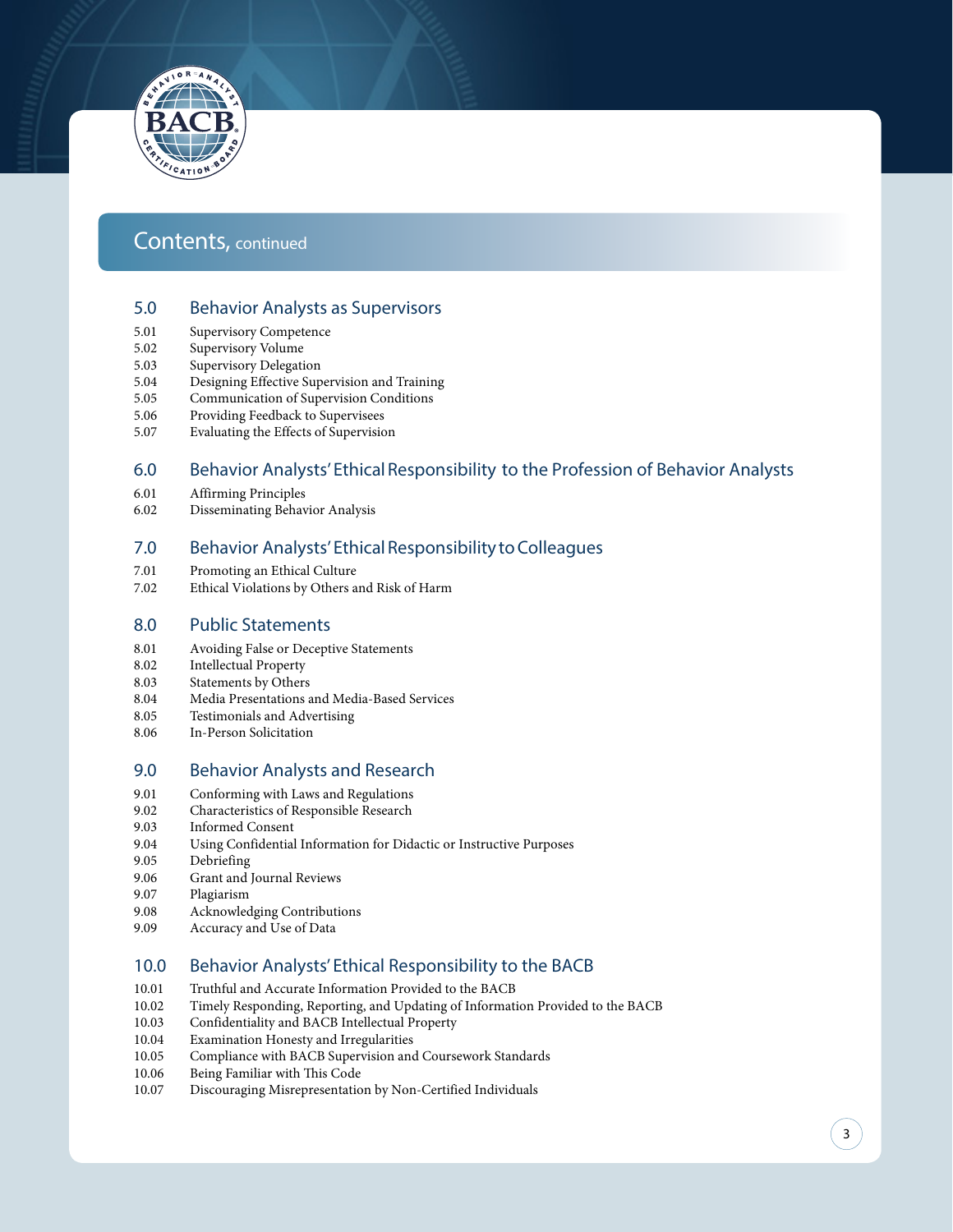

# 1.0 Responsible Conduct of Behavior Analysts.

Behavior analysts maintain the high standards of behavior of the profession.

#### 1.01 Reliance on Scientific Knowledge.

Behavior analysts rely on professionally derived knowledge based on science and behavior analysis when making scientific or professional judgments in human service provision, or when engaging in scholarly or professional endeavors.

#### 1.02 Boundaries of Competence.

- (a) All behavior analysts provide services, teach, and conduct research only within the boundaries of their competence, defined as being commensurate with their education, training, and supervised experience.
- (b) Behavior analysts provide services, teach, or conduct research in new areas (e.g., populations, techniques, behaviors) only after first undertaking appropriate study, training, supervision, and/or consultation from persons who are competent in those areas.

#### 1.03 Maintaining Competence through Professional Development.

Behavior analysts maintain knowledge of current scientific and professional information in their areas of practice and undertake ongoing efforts to maintain competence in the skills they use by reading the appropriate literature, attending conferences and conventions, participating in workshops, obtaining additional coursework, and/or obtaining and maintaining appropriate professional credentials.

#### 1.04 Integrity.

- (a) Behavior analysts are truthful and honest and arrange the environment to promote truthful and honest behavior in others.
- (b) Behavior analysts do not implement contingencies that would cause others to engage in fraudulent, illegal, or unethical conduct.
- (c) Behavior analysts follow through on obligations, and contractual and professional commitments with high quality work and refrain from making professional commitments they cannot keep.
- (d) Behavior analysts' behavior conforms to the legal and ethical codes of the social and professional community of which they are members. (See also, 10.02a Timely Responding, Reporting, and Updating of Information Provided to the BACB)
- (e) If behavior analysts' ethical responsibilities conflict with law or any policy of an organization with which they are affiliated, behavior analysts make known their commitment to this Code and take steps to resolve the conflict in a responsible manner in accordance with law.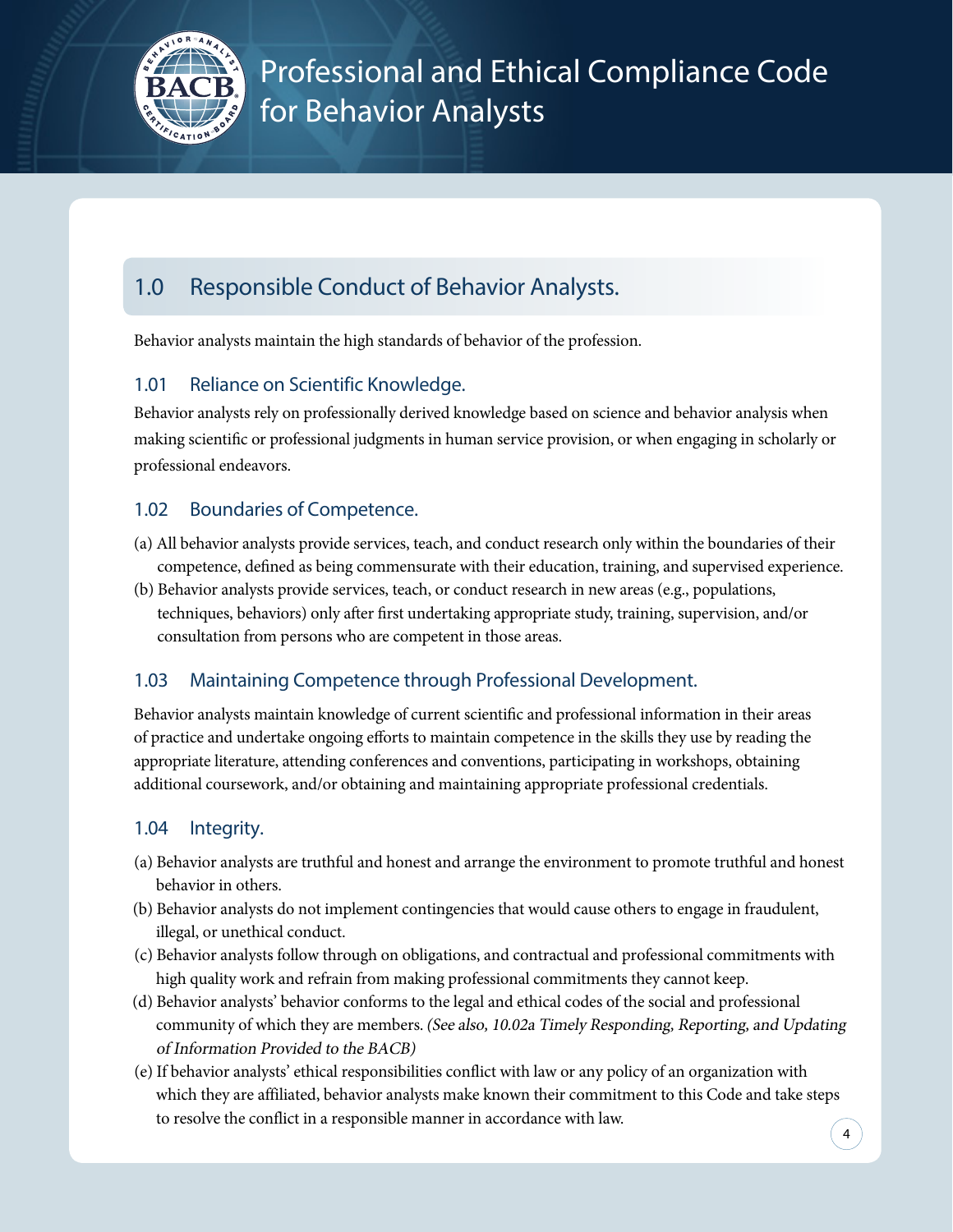

### 1.05 Professional and Scientific Relationships.

- (a) Behavior analysts provide behavior-analytic services only in the context of a defined, professional, or scientific relationship or role.
- (b) When behavior analysts provide behavior-analytic services, they use language that is fully understandable to the recipient of those services while remaining conceptually systematic with the profession of behavior analysis. They provide appropriate information prior to service delivery about the nature of such services and appropriate information later about results and conclusions.
- (c) Where differences of age, gender, race, culture, ethnicity, national origin, religion, sexual orientation, disability, language, or socioeconomic status significantly affect behavior analysts' work concerning particular individuals or groups, behavior analysts obtain the training, experience, consultation, and/or supervision necessary to ensure the competence of their services, or they make appropriate referrals.
- (d) In their work-related activities, behavior analysts do not engage in discrimination against individuals or groups based on age, gender, race, culture, ethnicity, national origin, religion, sexual orientation, disability, language, socioeconomic status, or any basis proscribed by law.
- (e) Behavior analysts do not knowingly engage in behavior that is harassing or demeaning to persons with whom they interact in their work based on factors such as those persons' age, gender, race, culture, ethnicity, national origin, religion, sexual orientation, disability, language, or socioeconomic status, in accordance with law.
- (f) Behavior analysts recognize that their personal problems and conflicts may interfere with their effectiveness. Behavior analysts refrain from providing services when their personal circumstances may compromise delivering services to the best of their abilities.

### 1.06 Multiple Relationships and Conflicts of Interest.

- (a) Due to the potentially harmful effects of multiple relationships, behavior analysts avoid multiple relationships.
- (b) Behavior analysts must always be sensitive to the potentially harmful effects of multiple relationships. If behavior analysts find that, due to unforeseen factors, a multiple relationship has arisen, they seek to resolve it.
- (c) Behavior analysts recognize and inform clients and supervisees about the potential harmful effects of multiple relationships.
- (d) Behavior analysts do not accept any gifts from or give any gifts to clients because this constitutes a multiple relationship.

### 1.07 Exploitative Relationships.

(a) Behavior analysts do not exploit persons over whom they have supervisory, evaluative, or other authority such as students, supervisees, employees, research participants, and clients.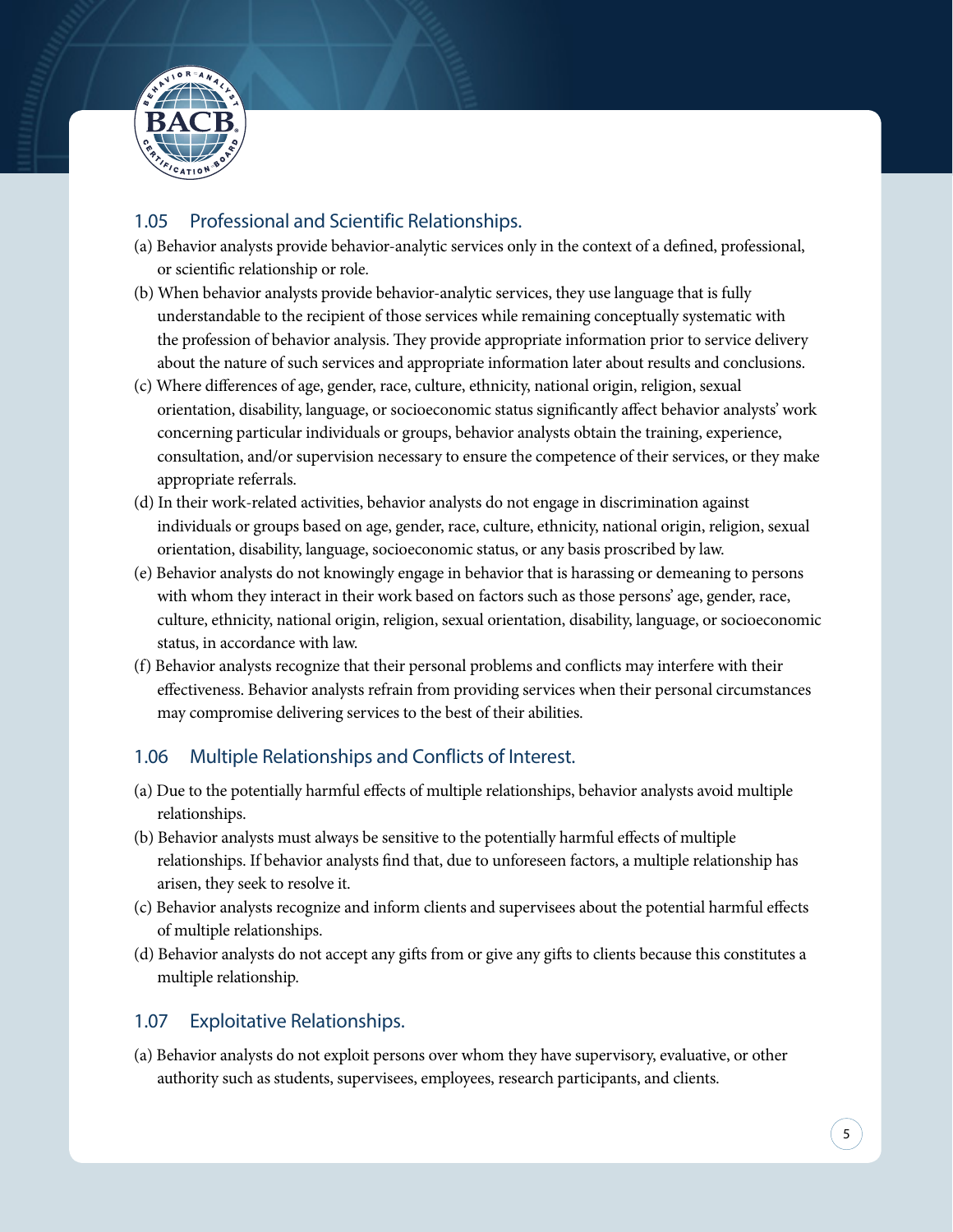

- (b) Behavior analysts do not engage in sexual relationships with clients, students, or supervisees, because such relationships easily impair judgment or become exploitative.
- (c) Behavior analysts refrain from any sexual relationships with clients, students, or supervisees, for at least two years after the date the professional relationship has formally ended.
- (d) Behavior analysts do not barter for services, unless a written agreement is in place for the barter that is (1) requested by the client or supervisee; (2) customary to the area where services are provided; and (3) fair and commensurate with the value of behavior-analytic services provided.

# 2.0 Behavior Analysts' Responsibility to Clients.

Behavior analysts have a responsibility to operate in the best interest of clients. The term client as used here is broadly applicable to whomever behavior analysts provide services, whether an individual person (service recipient), a parent or guardian of a service recipient, an organizational representative, a public or private organization, a firm, or a corporation.

#### 2.01 Accepting Clients.

Behavior analysts accept as clients only those individuals or entities whose requested services are commensurate with the behavior analysts' education, training, experience, available resources, and organizational policies. In lieu of these conditions, behavior analysts must function under the supervision of or in consultation with a behavior analyst whose credentials permit performing such services.

### 2.02 Responsibility.

Behavior analysts' responsibility is to all parties affected by behavior-analytic services. When multiple parties are involved and could be defined as a client, a hierarchy of parties must be established and communicated from the outset of the defined relationship. Behavior analysts identify and communicate who the primary ultimate beneficiary of services is in any given situation and advocate for his or her best interests.

#### 2.03 Consultation.

- (a) Behavior analysts arrange for appropriate consultations and referrals based principally on the best interests of their clients, with appropriate consent, and subject to other relevant considerations, including applicable law and contractual obligations.
- (b) When indicated and professionally appropriate, behavior analysts cooperate with other professionals, in a manner that is consistent with the philosophical assumptions and principles of behavior analysis, in order to effectively and appropriately serve their clients.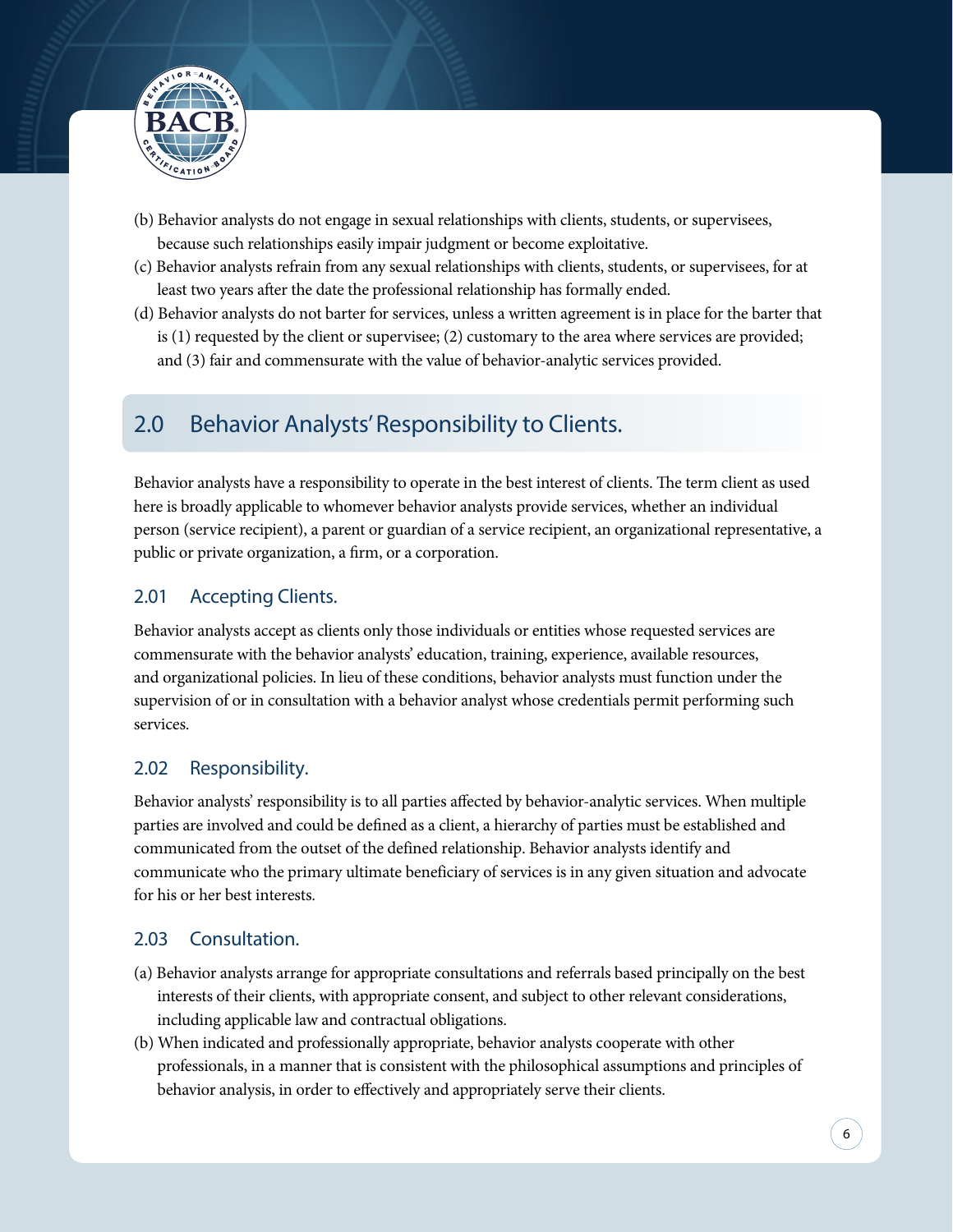

### 2.04 Third-Party Involvement in Services.

- (a) When behavior analysts agree to provide services to a person or entity at the request of a third party, behavior analysts clarify, to the extent feasible and at the outset of the service, the nature of the relationship with each party and any potential conflicts. This clarification includes the role of the behavior analyst (such as therapist, organizational consultant, or expert witness), the probable uses of the services provided or the information obtained, and the fact that there may be limits to confidentiality.
- (b) If there is a foreseeable risk of behavior analysts being called upon to perform conflicting roles because of the involvement of a third party, behavior analysts clarify the nature and direction of their responsibilities, keep all parties appropriately informed as matters develop, and resolve the situation in accordance with this Code.
- (c) When providing services to a minor or individual who is a member of a protected population at the request of a third party, behavior analysts ensure that the parent or client-surrogate of the ultimate recipient of services is informed of the nature and scope of services to be provided, as well as their right to all service records and data.
- (d) Behavior analysts put the client's care above all others and, should the third party make requirements for services that are contraindicated by the behavior analyst's recommendations, behavior analysts are obligated to resolve such conflicts in the best interest of the client. If said conflict cannot be resolved, that behavior analyst's services to the client may be discontinued following appropriate transition.

### 2.05 Rights and Prerogatives of Clients.

- (a) The rights of the client are paramount and behavior analysts support clients' legal rights and prerogatives.
- (b) Clients and supervisees must be provided, on request, an accurate and current set of the behavior analyst's credentials.
- (c) Permission for electronic recording of interviews and service delivery sessions is secured from clients and relevant staff in all relevant settings. Consent for different uses must be obtained specifically and separately.
- (d) Clients and supervisees must be informed of their rights and about procedures to lodge complaints about professional practices of behavior analysts with the employer, appropriate authorities, and the BACB.
- (e) Behavior analysts comply with any requirements for criminal background checks.

#### 2.06 Maintaining Confidentiality.

(a) Behavior analysts have a primary obligation and take reasonable precautions to protect the confidentiality of those with whom they work or consult, recognizing that confidentiality may be established by law, organizational rules, or professional or scientific relationships.

7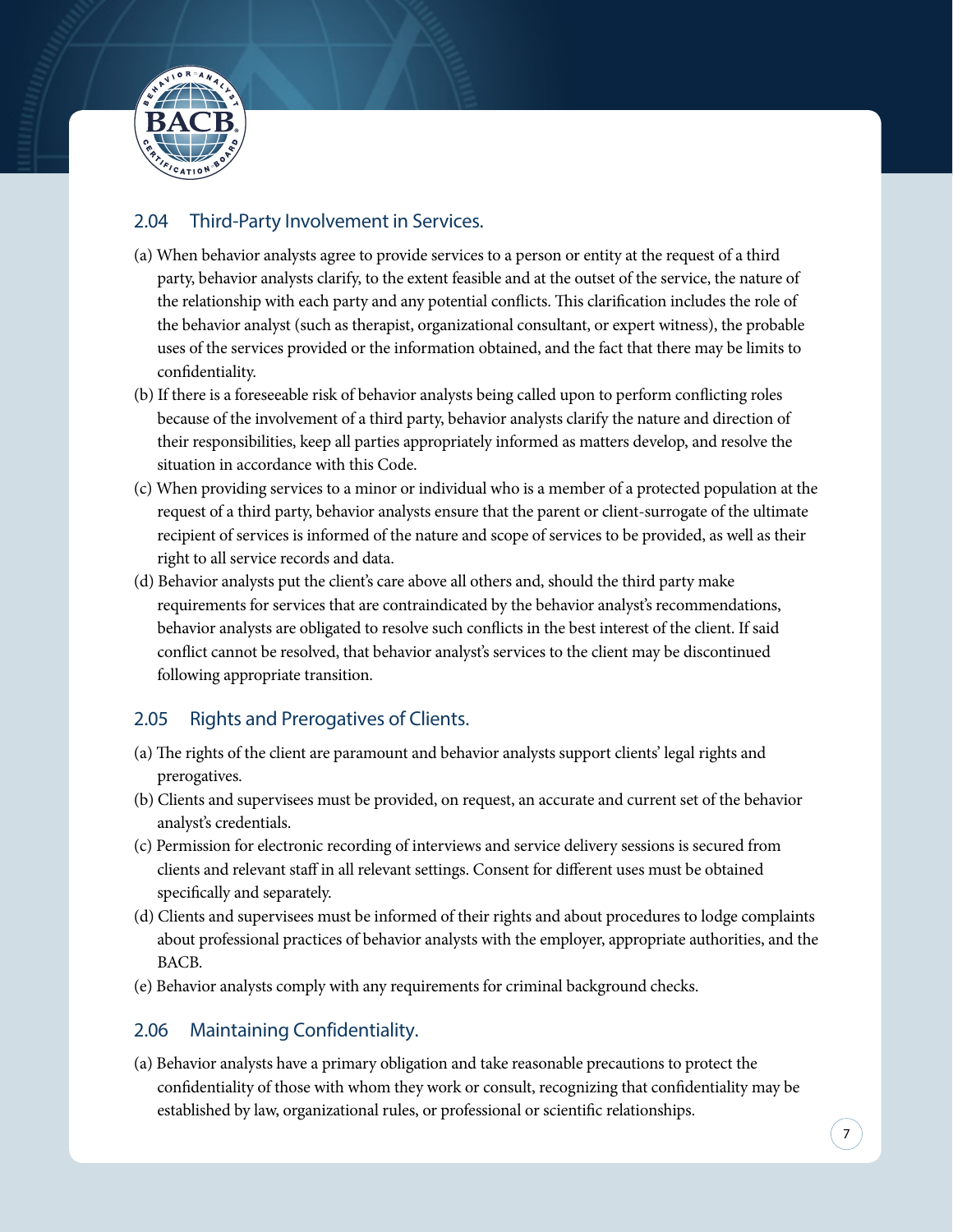

- (b) Behavior analysts discuss confidentiality at the outset of the relationship and thereafter as new circumstances may warrant.
- (c) In order to minimize intrusions on privacy, behavior analysts include only information germane to the purpose for which the communication is made in written, oral, and electronic reports, consultations, and other avenues.
- (d) Behavior analysts discuss confidential information obtained in clinical or consulting relationships, or evaluative data concerning clients, students, research participants, supervisees, and employees, only for appropriate scientific or professional purposes and only with persons clearly concerned with such matters.
- (e) Behavior analysts must not share or create situations likely to result in the sharing of any identifying information (written, photographic, or video) about current clients and supervisees within social media contexts.

#### 2.07 Maintaining Records.

- (a) Behavior analysts maintain appropriate confidentiality in creating, storing, accessing, transferring, and disposing of records under their control, whether these are written, automated, electronic, or in any other medium.
- (b) Behavior analysts maintain and dispose of records in accordance with applicable laws, regulations, corporate policies, and organizational policies, and in a manner that permits compliance with the requirements of this Code.

#### 2.08 Disclosures.

Behavior analysts never disclose confidential information without the consent of the client, except as mandated by law, or where permitted by law for a valid purpose, such as (1) to provide needed professional services to the client, (2) to obtain appropriate professional consultations, (3) to protect the client or others from harm, or (4) to obtain payment for services, in which instance disclosure is limited to the minimum that is necessary to achieve the purpose. Behavior analysts recognize that parameters of consent for disclosure should be acquired at the outset of any defined relationship and is an ongoing procedure throughout the duration of the professional relationship.

#### 2.09 Treatment/Intervention Efficacy.

- (a) Clients have a right to effective treatment (i.e., based on the research literature and adapted to the individual client). Behavior analysts always have the obligation to advocate for and educate the client about scientifically supported, most-effective treatment procedures. Effective treatment procedures have been validated as having both long-term and short-term benefits to clients and society.
- (b) Behavior analysts have the responsibility to advocate for the appropriate amount and level of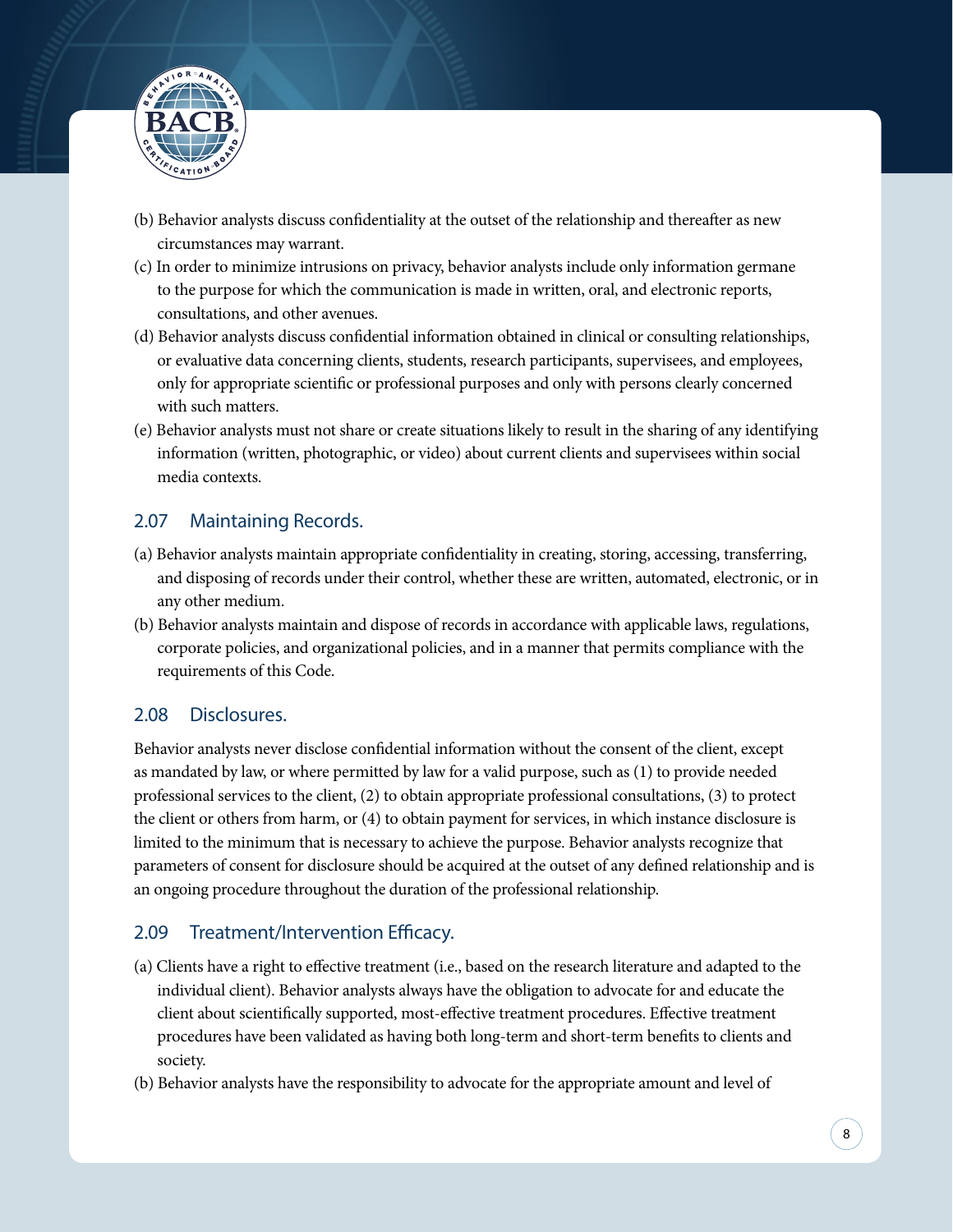

service provision and oversight required to meet the defined behavior-change program goals.

- (c) In those instances where more than one scientifically supported treatment has been established, additional factors may be considered in selecting interventions, including, but not limited to, efficiency and cost-effectiveness, risks and side-effects of the interventions, client preference, and practitioner experience and training.
- (d) Behavior analysts review and appraise the effects of any treatments about which they are aware that might impact the goals of the behavior-change program, and their possible impact on the behaviorchange program, to the extent possible.

### 2.10 Documenting Professional Work and Research.

- (a) Behavior analysts appropriately document their professional work in order to facilitate provision of services later by them or by other professionals, to ensure accountability, and to meet other requirements of organizations or the law.
- (b) Behavior analysts have a responsibility to create and maintain documentation in the kind of detail and quality that would be consistent with best practices and the law.

### 2.11 Records and Data.

- (a) Behavior analysts create, maintain, disseminate, store, retain, and dispose of records and data relating to their research, practice, and other work in accordance with applicable laws, regulations, and policies; in a manner that permits compliance with the requirements of this Code; and in a manner that allows for appropriate transition of service oversight at any moment in time.
- (b) Behavior analysts must retain records and data for at least seven (7) years and as otherwise required by law.

### 2.12 Contracts, Fees, and Financial Arrangements.

- (a) Prior to the implementation of services, behavior analysts ensure that there is in place a signed contract outlining the responsibilities of all parties, the scope of behavior-analytic services to be provided, and behavior analysts' obligations under this Code.
- (b) As early as is feasible in a professional or scientific relationship, behavior analysts reach an agreement with their clients specifying compensation and billing arrangements.
- (c) Behavior analysts' fee practices are consistent with law and behavior analysts do not misrepresent their fees. If limitations to services can be anticipated because of limitations in funding, this is discussed with the client as early as is feasible.
- (d) When funding circumstances change, the financial responsibilities and limits must be revisited with the client.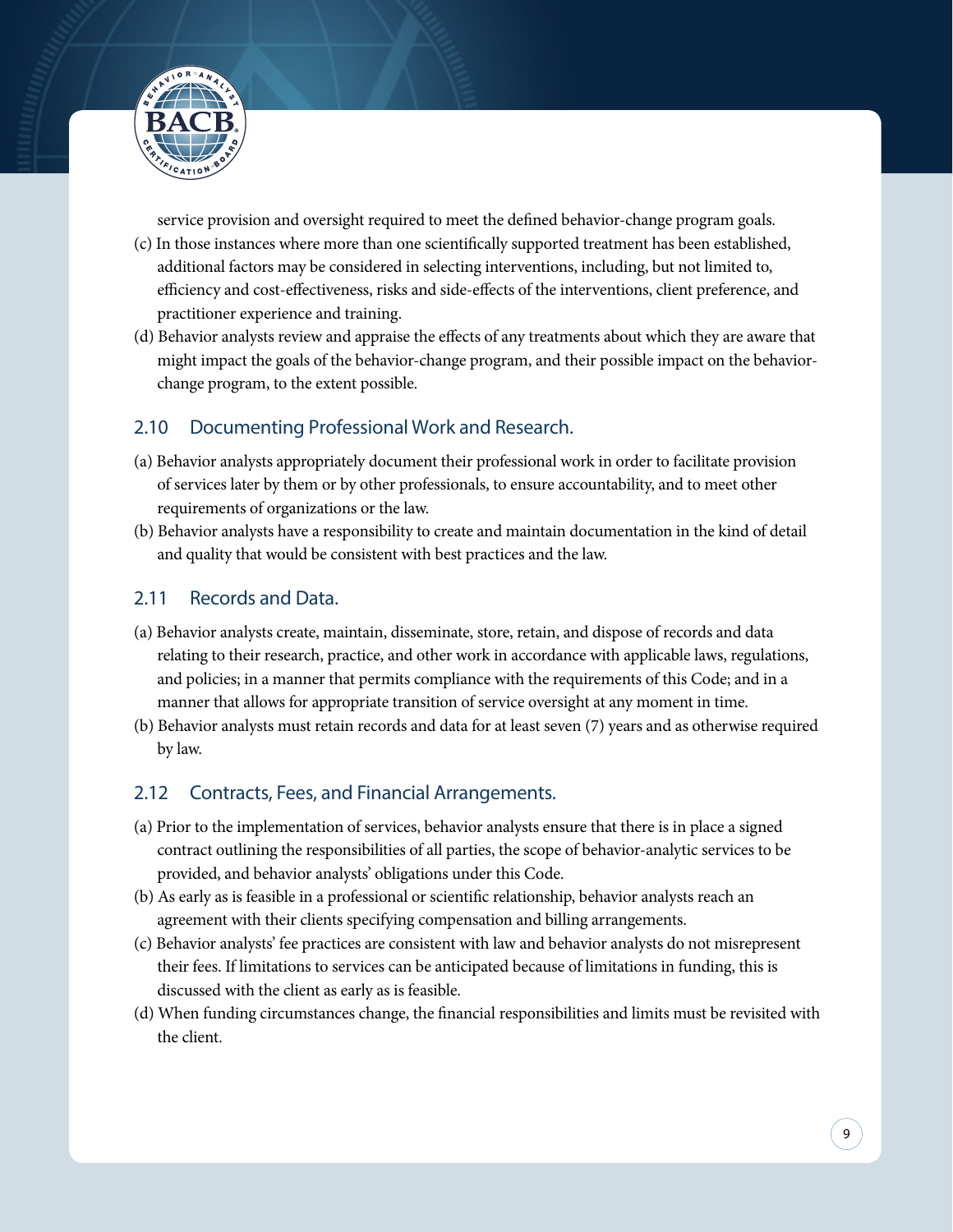

### 2.13 Accuracy in Billing Reports.

Behavior analysts accurately state the nature of the services provided, the fees or charges, the identity of the provider, relevant outcomes, and other required descriptive data.

#### 2.14 Referrals and Fees.

Behavior analysts must not receive or provide money, gifts, or other enticements for any professional referrals. Referrals should include multiple options and be made based on objective determination of the client need and subsequent alignment with the repertoire of the referee. When providing or receiving a referral, the extent of any relationship between the two parties is disclosed to the client.

### 2.15 Interrupting or Discontinuing Services.

- (a) Behavior analysts act in the best interests of the client and supervisee to avoid interruption or disruption of service.
- (b) Behavior analysts make reasonable and timely efforts for facilitating the continuation of behavioranalytic services in the event of unplanned interruptions (e.g., due to illness, impairment, unavailability, relocation, disruption of funding, disaster).
- (c) When entering into employment or contractual relationships, behavior analysts provide for orderly and appropriate resolution of responsibility for services in the event that the employment or contractual relationship ends, with paramount consideration given to the welfare of the ultimate beneficiary of services.
- (d) Discontinuation only occurs after efforts to transition have been made. Behavior analysts discontinue a professional relationship in a timely manner when the client: (1) no longer needs the service, (2) is not benefiting from the service, (3) is being harmed by continued service, or (4) when the client requests discontinuation. (See also, 4.11 Discontinuing Behavior-Change Programs and Behavior-Analytic Services)
- (e) Behavior analysts do not abandon clients and supervisees. Prior to discontinuation, for whatever reason, behavior analysts: discuss service needs, provide appropriate pre-termination services, suggest alternative service providers as appropriate, and, upon consent, take other reasonable steps to facilitate timely transfer of responsibility to another provider.

# 3.0 Assessing Behavior.

Behavior analysts using behavior-analytic assessment techniques do so for purposes that are appropriate given current research.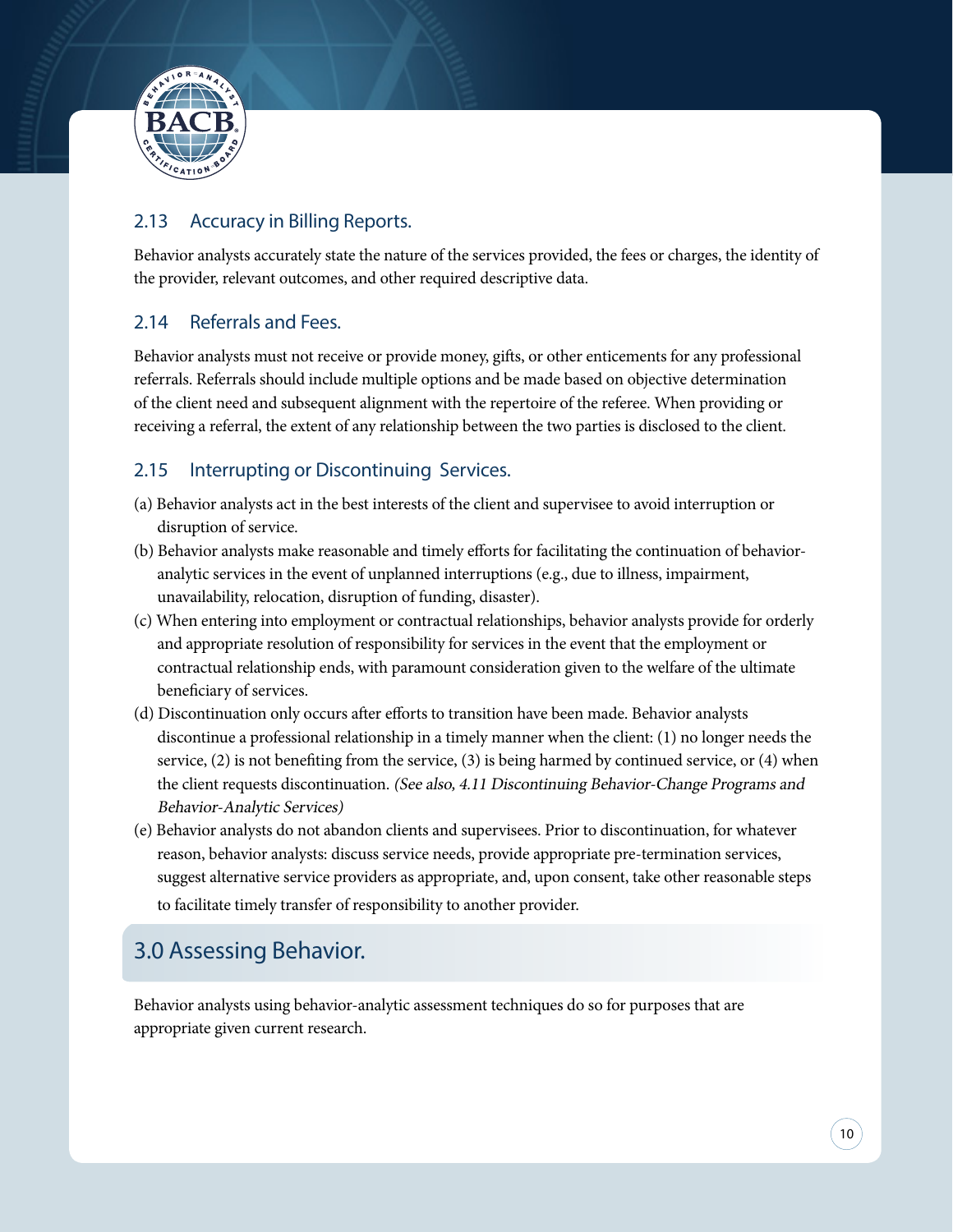

#### 3.01 Behavior-Analytic Assessment.

- (a) Behavior analysts conduct current assessments prior to making recommendations or developing behavior-change programs. The type of assessment used is determined by client's needs and consent, environmental parameters, and other contextual variables. When behavior analysts are developing a behavior-reduction program, they must first conduct a functional assessment.
- (b) Behavior analysts have an obligation to collect and graphically display data, using behavior-analytic conventions, in a manner that allows for decisions and recommendations for behavior-change program development.

#### 3.02 Medical Consultation.

Behavior analysts recommend seeking a medical consultation if there is any reasonable possibility that a referred behavior is influenced by medical or biological variables.

#### 3.03 Behavior-Analytic Assessment Consent.

- (a) Prior to conducting an assessment, behavior analysts must explain to the client the procedure(s) to be used, who will participate, and how the resulting information will be used.
- (b) Behavior analysts must obtain the client's written approval of the assessment procedures before implementing them.

#### 3.04 Explaining Assessment Results.

Behavior analysts explain assessment results using language and graphic displays of data that are reasonably understandable to the client.

#### 3.05 Consent-Client Records.

Behavior analysts obtain the written consent of the client before obtaining or disclosing client records from or to other sources, for assessment purposes.

# 4.0 Behavior Analysts and the Behavior-Change Program.

Behavior analysts are responsible for all aspects of the behavior-change program from conceptualization to implementation and ultimately to discontinuation.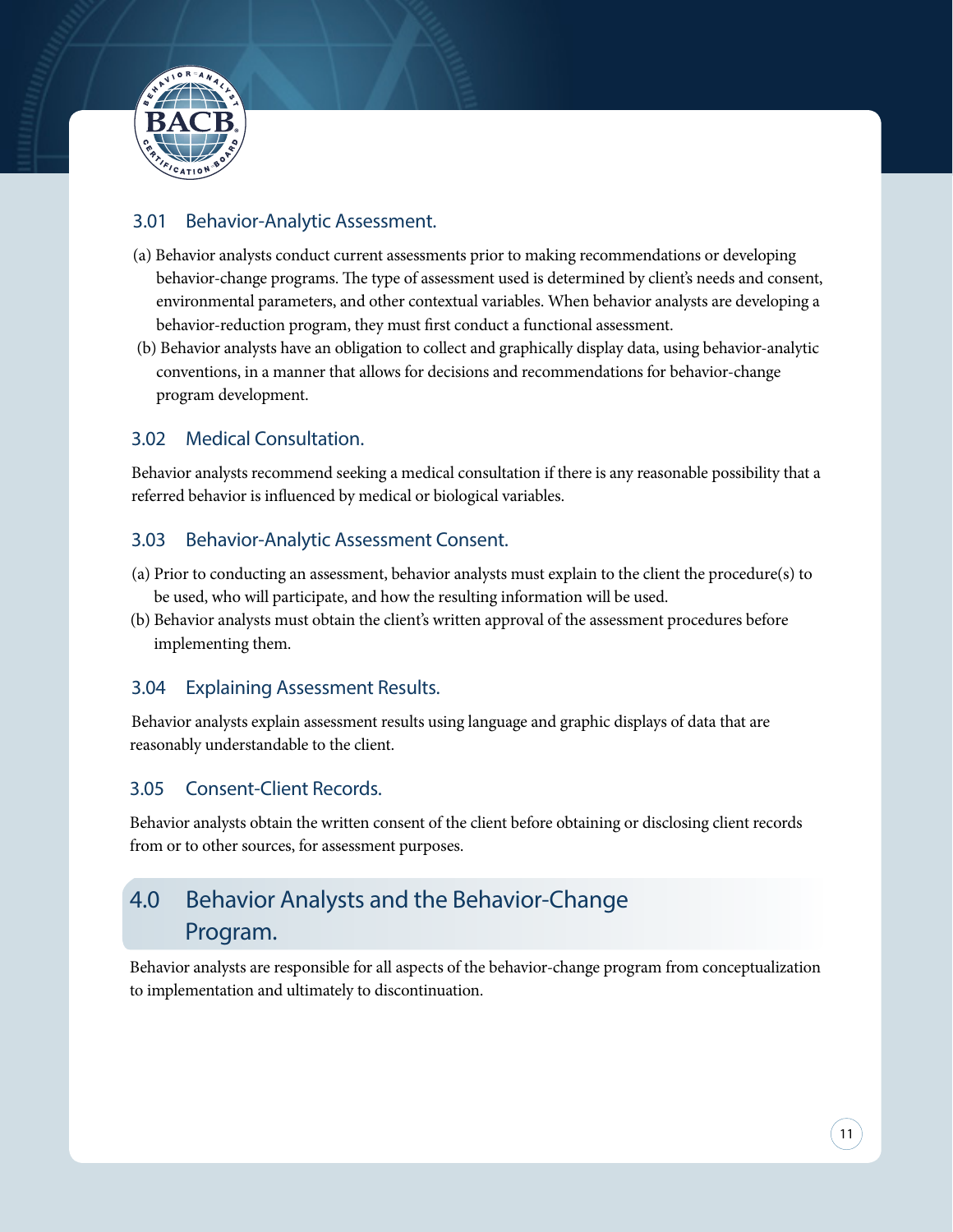

### 4.01 Conceptual Consistency.

Behavior analysts design behavior-change programs that are conceptually consistent with behavioranalytic principles.

### 4.02 Involving Clients in Planning and Consent.

Behavior analysts involve the client in the planning of and consent for behavior-change programs.

#### 4.03 Individualized Behavior-Change Programs.

- (a) Behavior analysts must tailor behavior-change programs to the unique behaviors, environmental variables, assessment results, and goals of each client.
- (b) Behavior analysts do not plagiarize other professionals' behavior-change programs.

#### 4.04 Approving Behavior-Change Programs.

Behavior analysts must obtain the client's written approval of the behavior-change program before implementation or making significant modifications (e.g., change in goals, use of new procedures).

#### 4.05 Describing Behavior-Change Program Objectives.

Behavior analysts describe, in writing, the objectives of the behavior-change program to the client before attempting to implement the program. To the extent possible, a risk-benefit analysis should be conducted on the procedures to be implemented to reach the objective. The description of program objectives and the means by which they will be accomplished is an ongoing process throughout the duration of the client-practitioner relationship.

#### 4.06 Describing Conditions for Behavior-Change Program Success.

Behavior analysts describe to the client the environmental conditions that are necessary for the behavior-change program to be effective.

### 4.07 Environmental Conditions that Interfere with Implementation.

- (a) If environmental conditions prevent implementation of a behavior-change program, behavior analysts recommend that other professional assistance (e.g., assessment, consultation or therapeutic intervention by other professionals) be sought.
- (b) If environmental conditions hinder implementation of the behavior-change program, behavior analysts seek to eliminate the environmental constraints, or identify in writing the obstacles to doing so.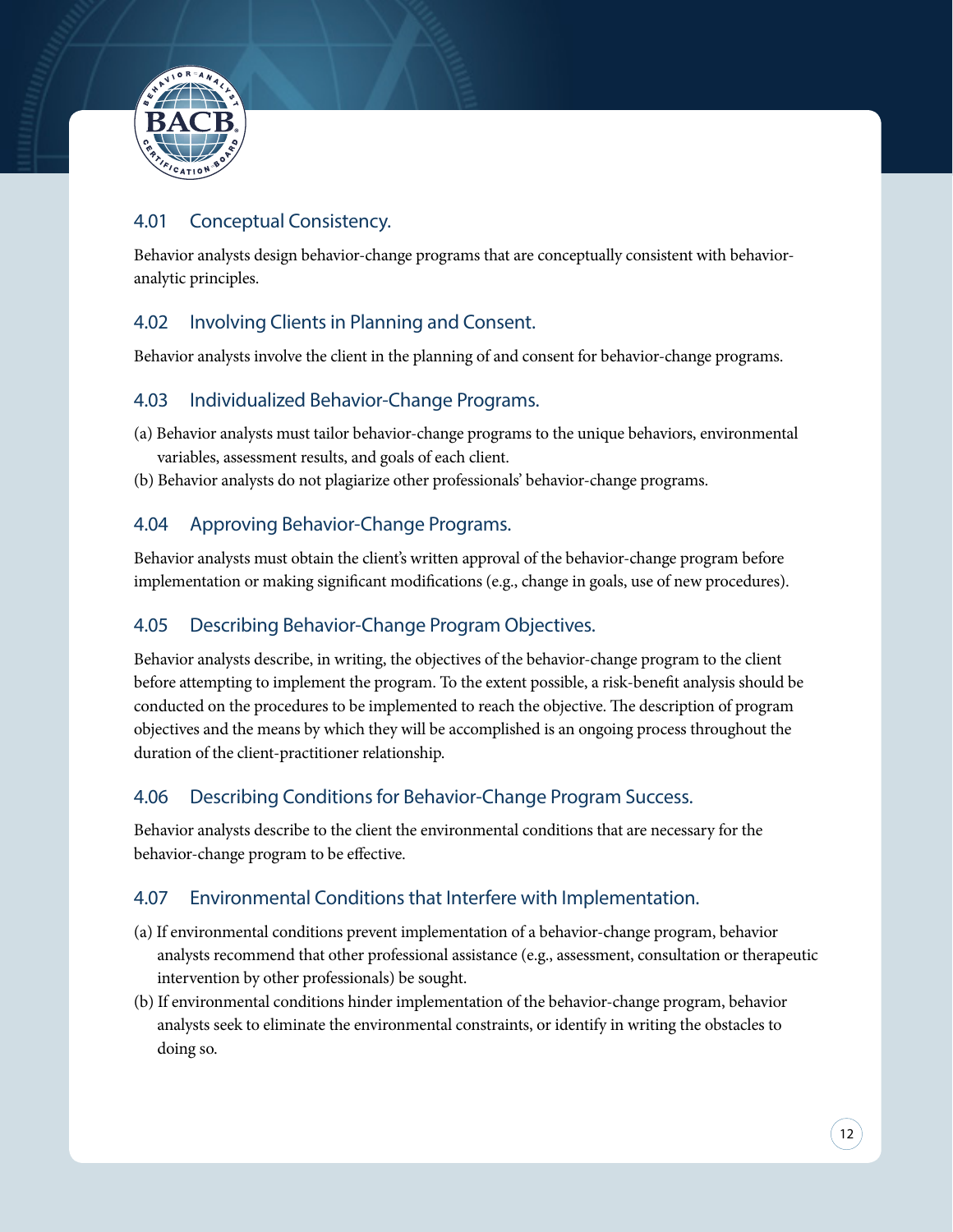

### 4.08 Considerations Regarding Punishment Procedures.

- (a) Behavior analysts recommend reinforcement rather than punishment whenever possible.
- (b) If punishment procedures are necessary, behavior analysts always include reinforcement procedures for alternative behavior in the behavior-change program.
- (c) Before implementing punishment-based procedures, behavior analysts ensure that appropriate steps have been taken to implement reinforcement-based procedures unless the severity or dangerousness of the behavior necessitates immediate use of aversive procedures.
- (d) Behavior analysts ensure that aversive procedures are accompanied by an increased level of training, supervision, and oversight. Behavior analysts must evaluate the effectiveness of aversive procedures in a timely manner and modify the behavior-change program if it is ineffective. Behavior analysts always include a plan to discontinue the use of aversive procedures when no longer needed.

#### 4.09 Least Restrictive Procedures.

Behavior analysts review and appraise the restrictiveness of procedures and always recommend the least restrictive procedures likely to be effective.

#### 4.10 Avoiding Harmful Reinforcers.

Behavior analysts minimize the use of items as potential reinforcers that may be harmful to the health and development of the client, or that may require excessive motivating operations to be effective.

### 4.11 Discontinuing Behavior-Change Programs and Behavior-Analytic Services.

- (a) Behavior analysts establish understandable and objective (i.e., measurable) criteria for the discontinuation of the behavior change program and describe them to the client. (See also, 2.15d) Interrupting or Discontinuing Services)
- (b) Behavior analysts discontinue services with the client when the established criteria for discontinuation are attained, as in when a series of agreed-upon goals have been met. (See also, 2.15d Interrupting or Discontinuing Services)

# 5.0 Behavior Analysts as Supervisors.

When behavior analysts are functioning as supervisors, they must take full responsibility for all facets of this undertaking. (See also, 1.06 Multiple Relationships and Conflict of Interest, 1.07 Exploitative Relationships, 2.05 Rights and Prerogatives of Clients, 2.06 Maintaining Confidentiality, 2.15 Interrupting or Discontinuing Services, 8.04 Media Presentations and Media-Based Services, 9.02 Characteristics of Responsible Research, 10.05 Compliance with BACB Supervision and Coursework Standards)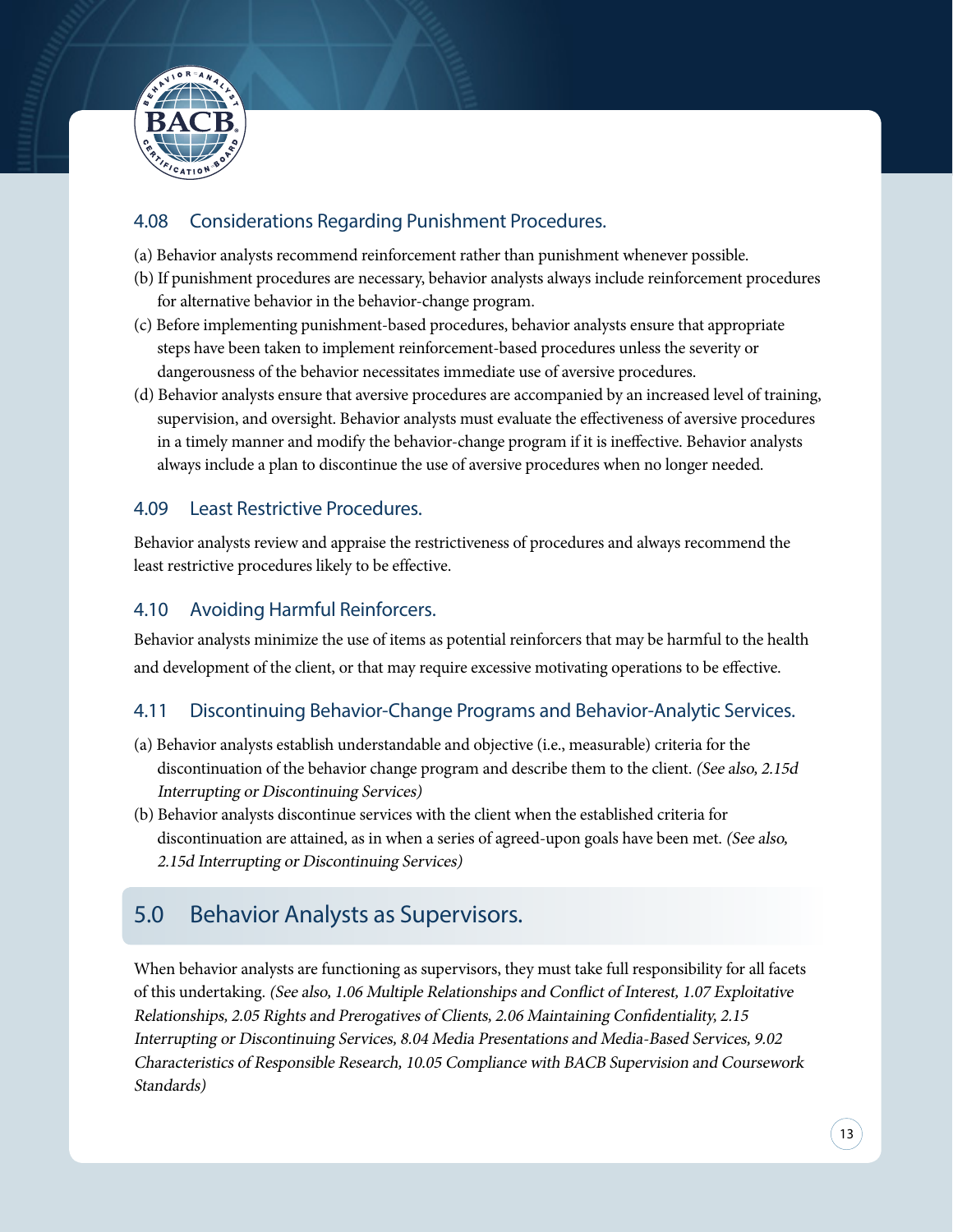

#### 5.01 Supervisory Competence.

Behavior analysts supervise only within their areas of defined competence.

#### 5.02 Supervisory Volume.

Behavior analysts take on only a volume of supervisory activity that is commensurate with their ability to be effective.

#### 5.03 Supervisory Delegation.

- a) Behavior analysts delegate to their supervisees only those responsibilities that such persons can reasonably be expected to perform competently, ethically, and safely.
- b) If the supervisee does not have the skills necessary to perform competently, ethically, and safely, behavior analysts provide conditions for the acquisition of those skills.

### 5.04 Designing Effective Supervision and Training.

Behavior analysts ensure that supervision and trainings are behavior-analytic in content, effectively and ethically designed, and meet the requirements for licensure, certification, or other defined goals.

### 5.05 Communication of Supervision Conditions.

Behavior analysts provide a clear written description of the purpose, requirements, evaluation criteria, conditions, and terms of supervision prior to the onset of the supervision.

#### 5.06 Providing Feedback to Supervisees.

- a) Behavior analysts design feedback and reinforcement systems in a way that improves supervisee performance.
- b) Behavior analysts provide documented, timely feedback regarding the performance of a supervisee on an ongoing basis. (See also, 10.05 Compliance with BACB Supervision and Coursework Standards)

#### 5.07 Evaluating the Effects of Supervision.

Behavior analysts design systems for obtaining ongoing evaluation of their own supervision activities.

# 6.0 Behavior Analysts' Ethical Responsibility to the Profession of Behavior Analysis.

Behavior analysts have an obligation to the science of behavior and profession of behavior analysis.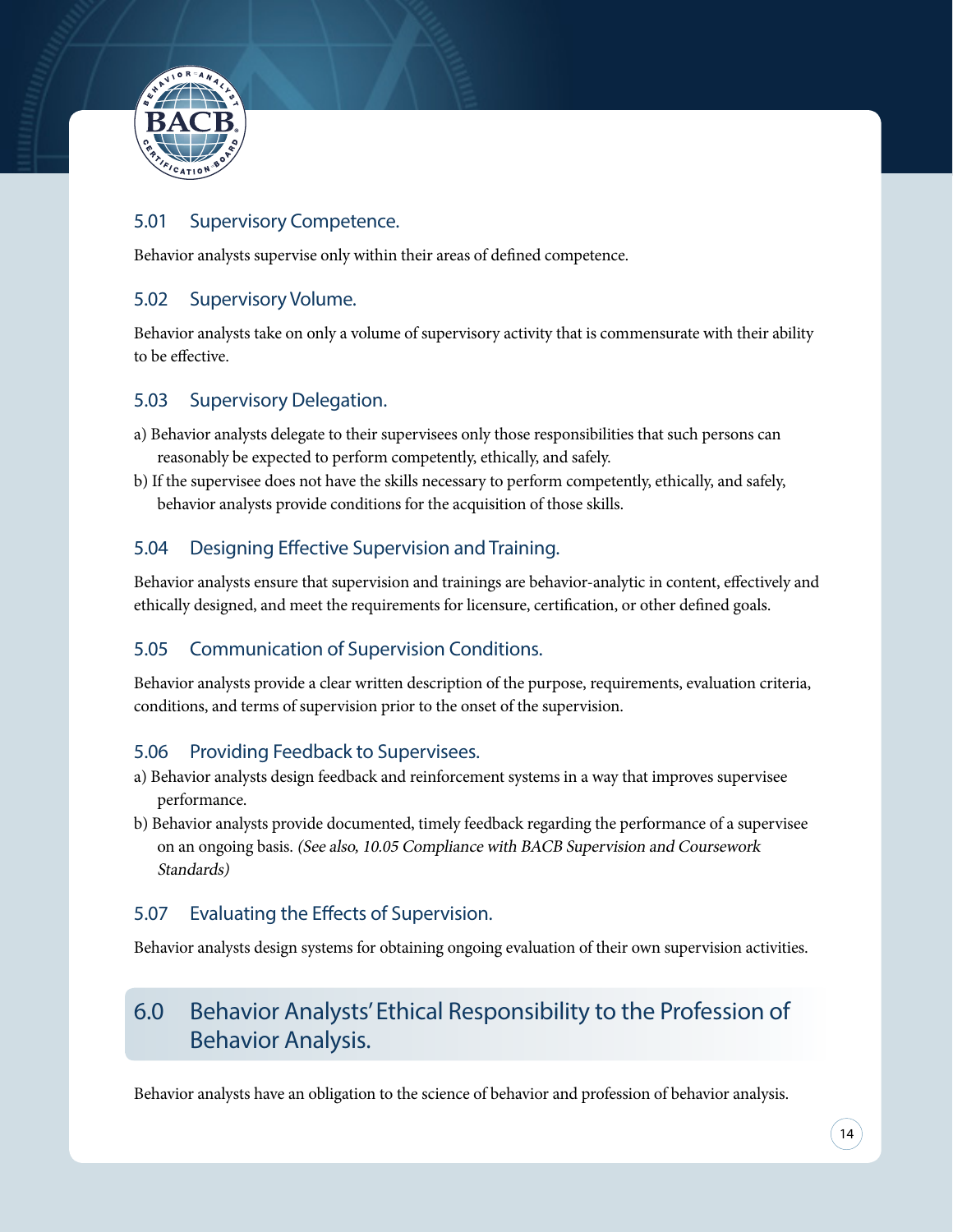

### 6.01 Affirming Principles.

- a) Above all other professional training, behavior analysts uphold and advance the values, ethics, and principles of the profession of behavior analysis.
- b) Behavior analysts have an obligation to participate in behavior-analytic professional and scientific organizations or activities.

#### 6.02 Disseminating Behavior Analysis.

Behavior analysts promote behavior analysis by making information about it available to the public through presentations, discussions, and other media.

# 7.0 Behavior Analysts' Ethical Responsibility to Colleagues.

Behavior analysts work with colleagues within the profession of behavior analysis and from other professions and must be aware of these ethical obligations in all situations. (See also, 10.0 Behavior Analysts' Ethical Responsibility to the BACB)

#### 7.01 Promoting an Ethical Culture.

Behavior analysts promote an ethical culture in their work environments and make others aware of this Code.

#### 7.02 Ethical Violations by Others and Risk of Harm.

- (a) If behavior analysts believe there may be a legal or ethical violation, they first determine whether there is potential for harm, a possible legal violation, a mandatory-reporting condition, or an agency, organization, or regulatory requirement addressing the violation.
- (b) If a client's legal rights are being violated, or if there is the potential for harm, behavior analysts must take the necessary action to protect the client, including, but not limited to, contacting relevant authorities, following organizational policies, and consulting with appropriate professionals, and documenting their efforts to address the matter.
- (c) If an informal resolution appears appropriate, and would not violate any confidentiality rights, behavior analysts attempt to resolve the issue by bringing it to the attention of that individual and documenting their efforts to address the matter. If the matter is not resolved, behavior analysts report the matter to the appropriate authority (e.g., employer, supervisor, regulatory authority).
- (d) If the matter meets the reporting requirements of the BACB, behavior analysts submit a formal complaint to the BACB. (See also, 10.02 Timely Responding, Reporting, and Updating of Information Provided to the BACB)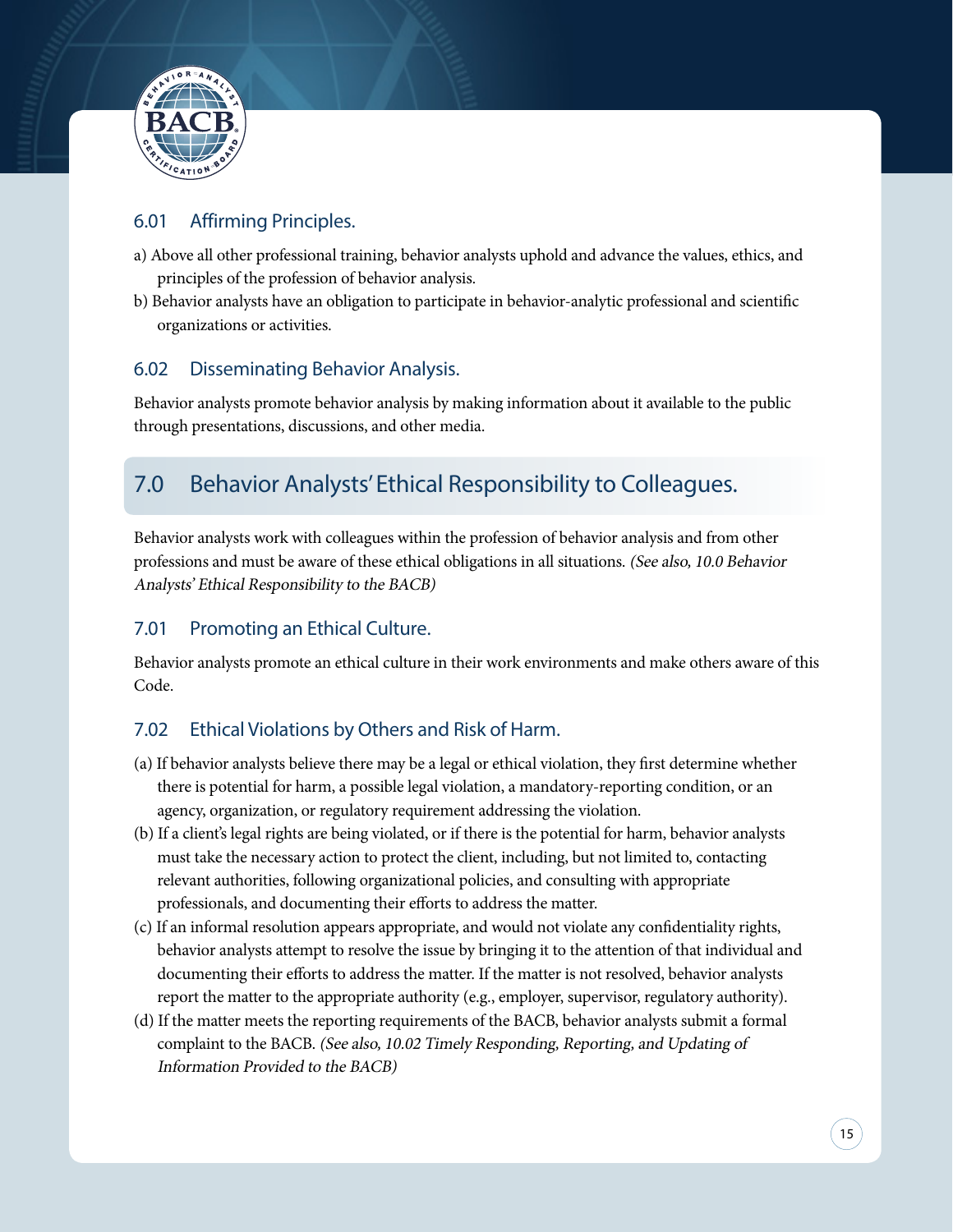

# 8.0 Public Statements.

Behavior analysts comply with this Code in public statements relating to their professional services, products, or publications, or to the profession of behavior analysis. Public statements include, but are not limited to, paid or unpaid advertising, brochures, printed matter, directory listings, personal resumes or curriculum vitae, interviews or comments for use in media, statements in legal proceedings, lectures and public presentations, social media, and published materials.

#### 8.01 Avoiding False or Deceptive Statements.

- (a) Behavior analysts do not make public statements that are false, deceptive, misleading, exaggerated, or fraudulent, either because of what they state, convey, or suggest or because of what they omit, concerning their research, practice, or other work activities or those of persons or organizations with which they are affiliated. Behavior analysts claim as credentials for their behavior-analytic work, only degrees that were primarily or exclusively behavior-analytic in content.
- (b) Behavior analysts do not implement non-behavior-analytic interventions. Non-behavior-analytic services may only be provided within the context of non-behavior-analytic education, formal training, and credentialing. Such services must be clearly distinguished from their behavior-analytic practices and BACB certification by using the following disclaimer: "These interventions are not behavior-analytic in nature and are not covered by my BACB credential." The disclaimer should be placed alongside the names and descriptions of all non-behavior-analytic interventions.
- (c) Behavior analysts do not advertise non-behavior-analytic services as being behavior-analytic.
- (d) Behavior analysts do not identify non-behavior-analytic services as behavior-analytic services on bills, invoices, or requests for reimbursement.
- (e) Behavior analysts do not implement non-behavior-analytic services under behavior-analytic service authorizations.

#### 8.02 Intellectual Property.

- (a) Behavior analysts obtain permission to use trademarked or copyrighted materials as required by law. This includes providing citations, including trademark or copyright symbols on materials, that recognize the intellectual property of others.
- (b) Behavior analysts give appropriate credit to authors when delivering lectures, workshops, or other presentations.

#### 8.03 Statements by Others.

- (a) Behavior analysts who engage others to create or place public statements that promote their professional practice, products, or activities retain professional responsibility for such statements.
- (b) Behavior analysts make reasonable efforts to prevent others whom they do not oversee (e.g.,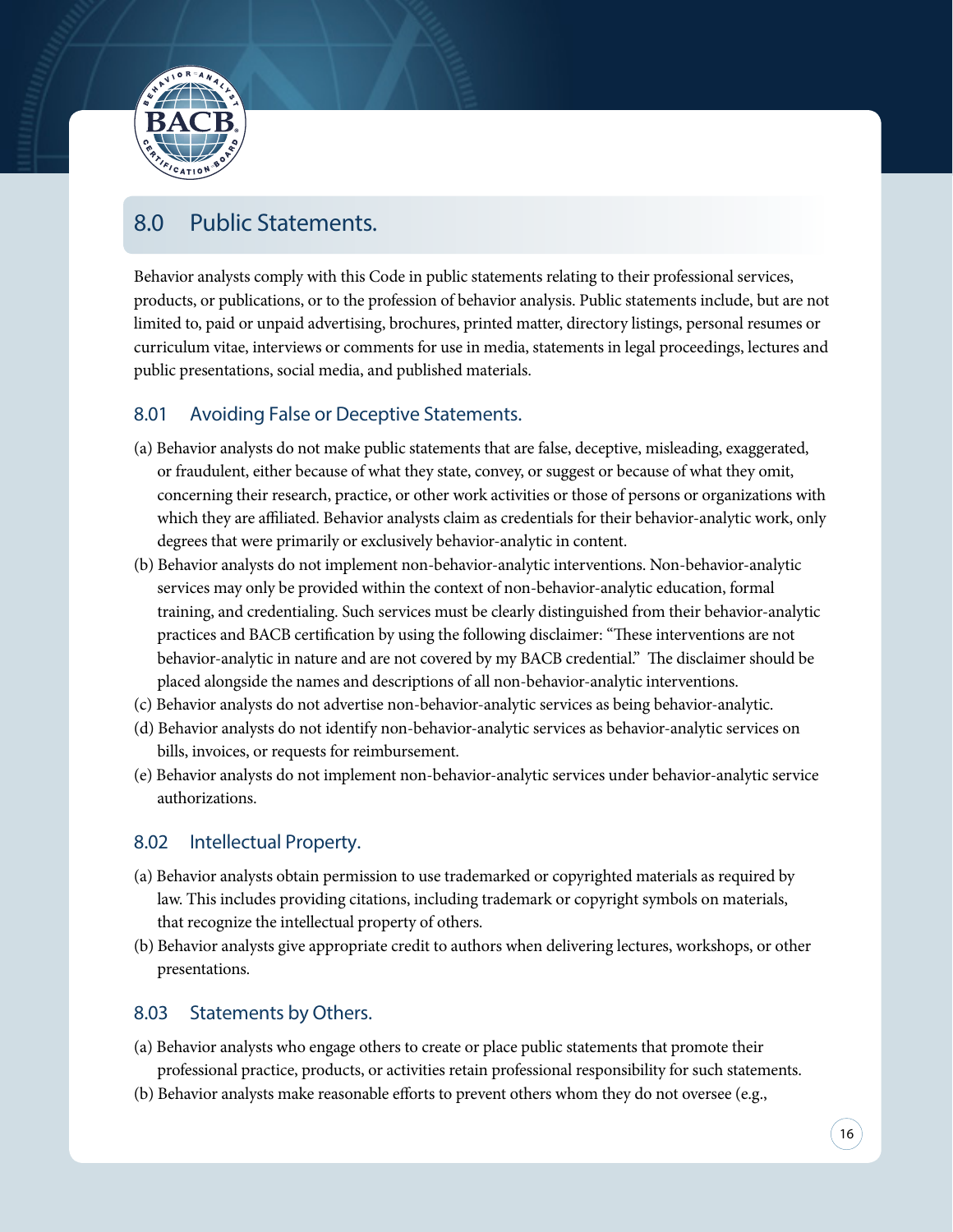

employers, publishers, sponsors, organizational clients, and representatives of the print or broadcast media) from making deceptive statements concerning behavior analysts' practices or professional or scientific activities.

- (c) If behavior analysts learn of deceptive statements about their work made by others, behavior analysts correct such statements.
- (d) A paid advertisement relating to behavior analysts' activities must be identified as such, unless it is apparent from the context.

#### 8.04 Media Presentations and Media-Based Services.

- (a) Behavior analysts using electronic media (e.g., video, e-learning, social media, electronic transmission of information) obtain and maintain knowledge regarding the security and limitations of electronic media in order to adhere to this Code.
- (b) Behavior analysts making public statements or delivering presentations using electronic media do not disclose personally identifiable information concerning their clients, supervisees, students, research participants, or other recipients of their services that they obtained during the course of their work, unless written consent has been obtained.
- (c) Behavior analysts delivering presentations using electronic media disguise confidential information concerning participants, whenever possible, so that they are not individually identifiable to others and so that discussions do not cause harm to identifiable participants.
- (d) When behavior analysts provide public statements, advice, or comments by means of public lectures, demonstrations, radio or television programs, electronic media, articles, mailed material, or other media, they take reasonable precautions to ensure that (1) the statements are based on appropriate behavior-analytic literature and practice, (2) the statements are otherwise consistent with this Code, and (3) the advice or comment does not create an agreement for service with the recipient.

#### 8.05 Testimonials and Advertising.

Behavior analysts do not solicit or use testimonials about behavior-analytic services from current clients for publication on their webpages or in any other electronic or print material. Testimonials from former clients must identify whether they were solicited or unsolicited, include an accurate statement of the relationship between the behavior analyst and the author of the testimonial, and comply with all applicable laws about claims made in the testimonial.

Behavior analysts may advertise by describing the kinds and types of evidence-based services they provide, the qualifications of their staff, and objective outcome data they have accrued or published, in accordance with applicable laws.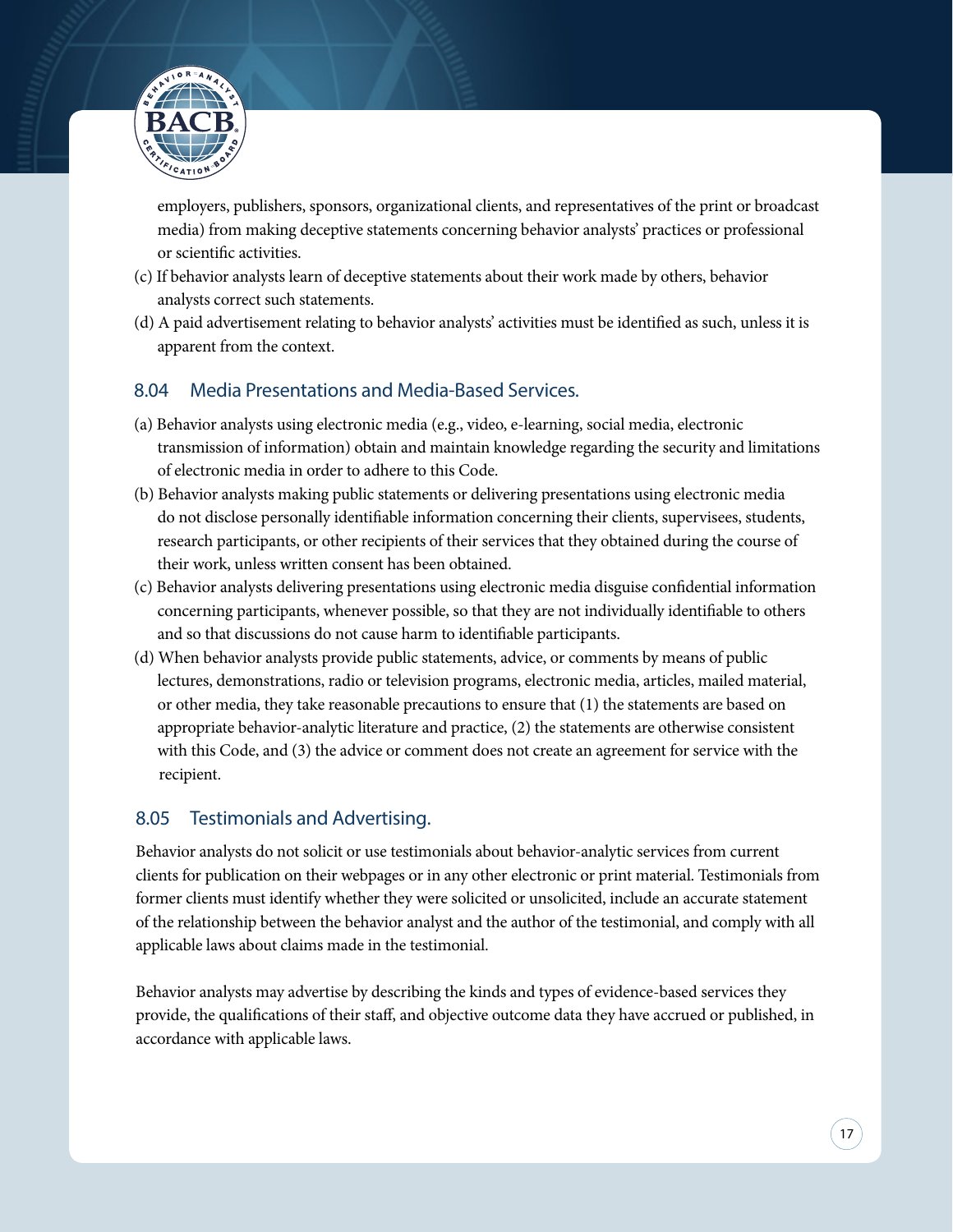

#### 8.06 In-Person Solicitation.

Behavior analysts do not engage, directly or through agents, in uninvited in-person solicitation of business from actual or potential users of services who, because of their particular circumstances, are vulnerable to undue influence. Organizational behavior management or performance management services may be marketed to corporate entities regardless of their projected financial position.

# 9.0 Behavior Analysts and Research.

Behavior analysts design, conduct, and report research in accordance with recognized standards of scientific competence and ethical research.

#### 9.01 Conforming with Laws and Regulations.

Behavior analysts plan and conduct research in a manner consistent with all applicable laws and regulations, as well as professional standards governing the conduct of research. Behavior analysts also comply with other applicable laws and regulations relating to mandated-reporting requirements.

### 9.02 Characteristics of Responsible Research.

- (a) Behavior analysts conduct research only after approval by an independent, formal research review board.
- (b) Behavior analysts conducting applied research conjointly with provision of clinical or human services must comply with requirements for both intervention and research involvement by clientparticipants. When research and clinical needs conflict, behavior analysts prioritize the welfare of the client.
- (c) Behavior analysts conduct research competently and with due concern for the dignity and welfare of the participants.
- (d) Behavior analysts plan their research so as to minimize the possibility that results will be misleading.
- (e) Researchers and assistants are permitted to perform only those tasks for which they are appropriately trained and prepared. Behavior analysts are responsible for the ethical conduct of research conducted by assistants or by others under their supervision or oversight.
- (f) If an ethical issue is unclear, behavior analysts seek to resolve the issue through consultation with independent, formal research review boards, peer consultations, or other proper mechanisms.
- (g) Behavior analysts only conduct research independently after they have successfully conducted research under a supervisor in a defined relationship (e.g., thesis, dissertation, specific research project).
- (h) Behavior analysts conducting research take necessary steps to maximize benefit and minimize risk to their clients, supervisees, research participants, students, and others with whom they work.
- (i) Behavior analysts minimize the effect of personal, financial, social, organizational, or political factors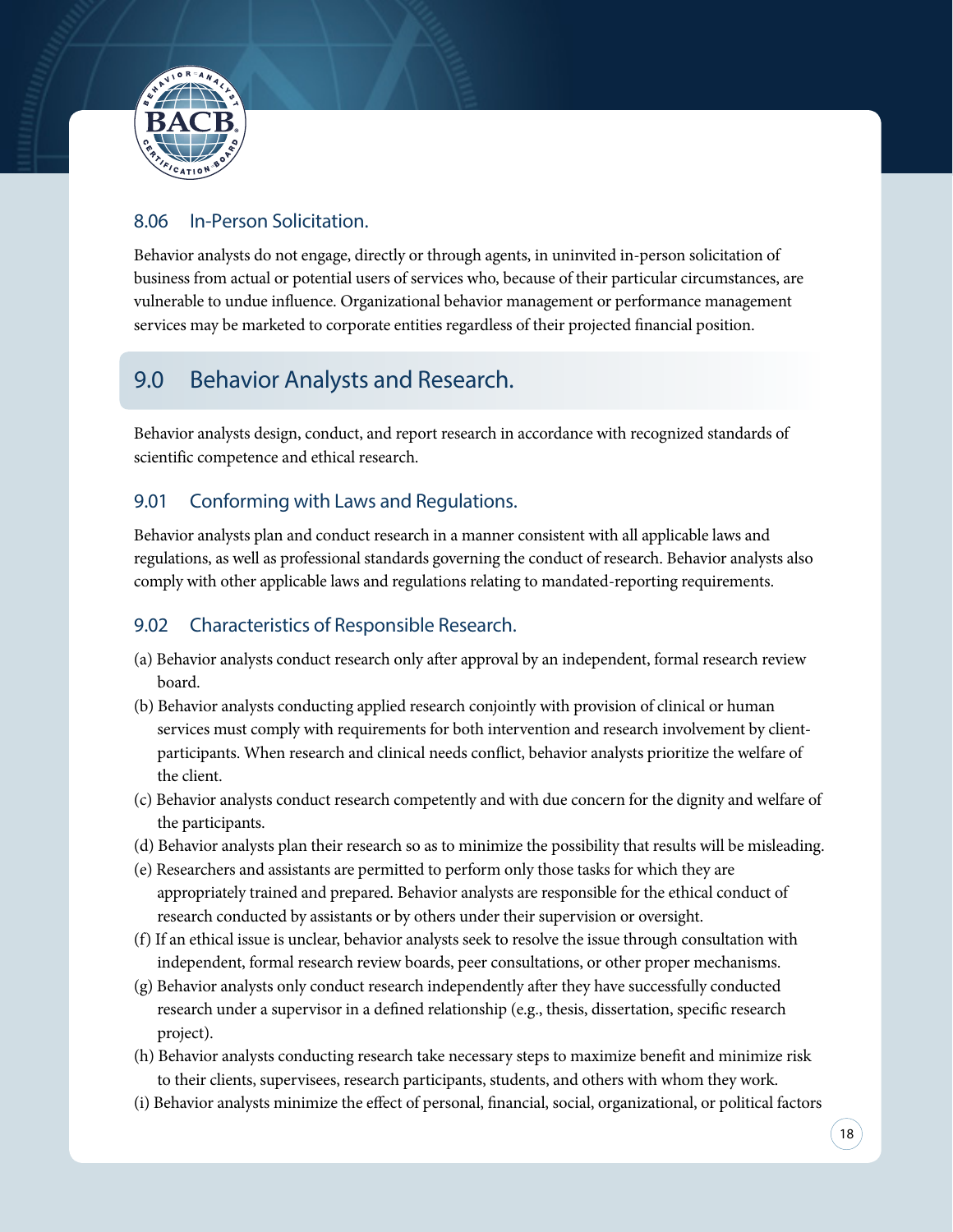

that might lead to misuse of their research.

- (j) If behavior analysts learn of misuse or misrepresentation of their individual work products, they take appropriate steps to correct the misuse or misrepresentation.
- (k) Behavior analysts avoid conflicts of interest when conducting research.
- (l) Behavior analysts minimize interference with the participants or environment in which research is conducted.

#### 9.03 Informed Consent.

Behavior analysts inform participants or their guardian or surrogate in understandable language about the nature of the research; that they are free to participate, to decline to participate, or to withdraw from the research at any time without penalty; about significant factors that may influence their willingness to participate; and answer any other questions participants may have about the research.

### 9.04 Using Confidential Information for Didactic or Instructive Purposes.

- (a) Behavior analysts do not disclose personally identifiable information concerning their individual or organizational clients, research participants, or other recipients of their services that they obtained during the course of their work, unless the person or organization has consented in writing or unless there is other legal authorization for doing so.
- (b) Behavior analysts disguise confidential information concerning participants, whenever possible, so that they are not individually identifiable to others and so that discussions do not cause harm to identifiable participants.

#### 9.05 Debriefing.

Behavior analysts inform the participant that debriefing will occur at the conclusion of the participant's involvement in the research.

#### 9.06 Grant and Journal Reviews.

Behavior analysts who serve on grant review panels or as manuscript reviewers avoid conducting any research described in grant proposals or manuscripts that they reviewed, except as replications fully crediting the prior researchers.

#### 9.07 Plagiarism.

- (a) Behavior analysts fully cite the work of others where appropriate.
- (b) Behavior analysts do not present portions or elements of another's work or data as their own.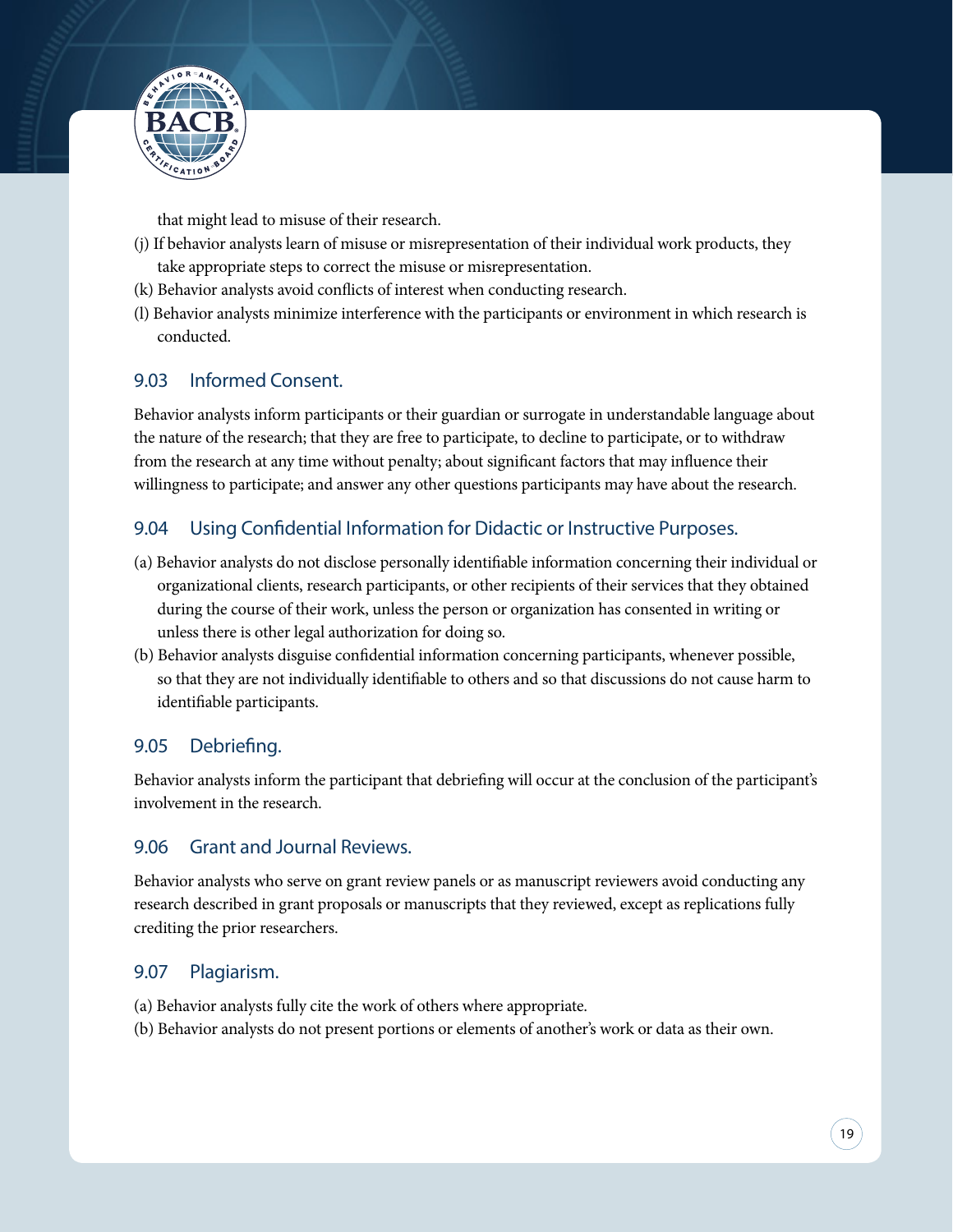

#### 9.08 Acknowledging Contributions.

Behavior analysts acknowledge the contributions of others to research by including them as co-authors or footnoting their contributions. Principal authorship and other publication credits accurately reflect the relative scientific or professional contributions of the individuals involved, regardless of their relative status. Minor contributions to the research or to the writing for publications are appropriately acknowledged, such as, in a footnote or introductory statement.

#### 9.09 Accuracy and Use of Data.

- (a) Behavior analysts do not fabricate data or falsify results in their publications. If behavior analysts discover errors in their published data, they take steps to correct such errors in a correction, retraction, erratum, or other appropriate publication means.
- (b) Behavior analysts do not omit findings that might alter interpretations of their work.
- (c) Behavior analysts do not publish, as original data, data that have been previously published. This does not preclude republishing data when they are accompanied by proper acknowledgment.
- (d) After research results are published, behavior analysts do not withhold the data on which their conclusions are based from other competent professionals who seek to verify the substantive claims through reanalysis and who intend to use such data only for that purpose, provided that the confidentiality of the participants can be protected and unless legal rights concerning proprietary data preclude their release.

# 10.0 Behavior Analysts' Ethical Responsibility to the BACB.

Behavior analysts must adhere to this Code and all rules and standards of the BACB.

#### 10.01 Truthful and Accurate Information Provided to the BACB.

- (a) Behavior analysts only provide truthful and accurate information in applications and documentation submitted to the BACB.
- (b) Behavior analysts ensure that inaccurate information submitted to the BACB is immediately corrected.

#### 10.02 Timely Responding, Reporting, and Updating of Information Provided to the BACB.

Behavior analysts must comply with all BACB deadlines including, but not limited to, ensuring that the BACB is notified within thirty (30) days of the date of any of the following grounds for sanctioning status:

(a) A violation of this Code, or disciplinary investigation, action or sanction, filing of charges, conviction or plea of guilty or no contest (i.e., nolo contendere) by a governmental agency, health care organization, third-party payer or educational institution. Procedural note: Behavior analysts convicted of a felony directly related to behavior analysis practice and/or public health and safety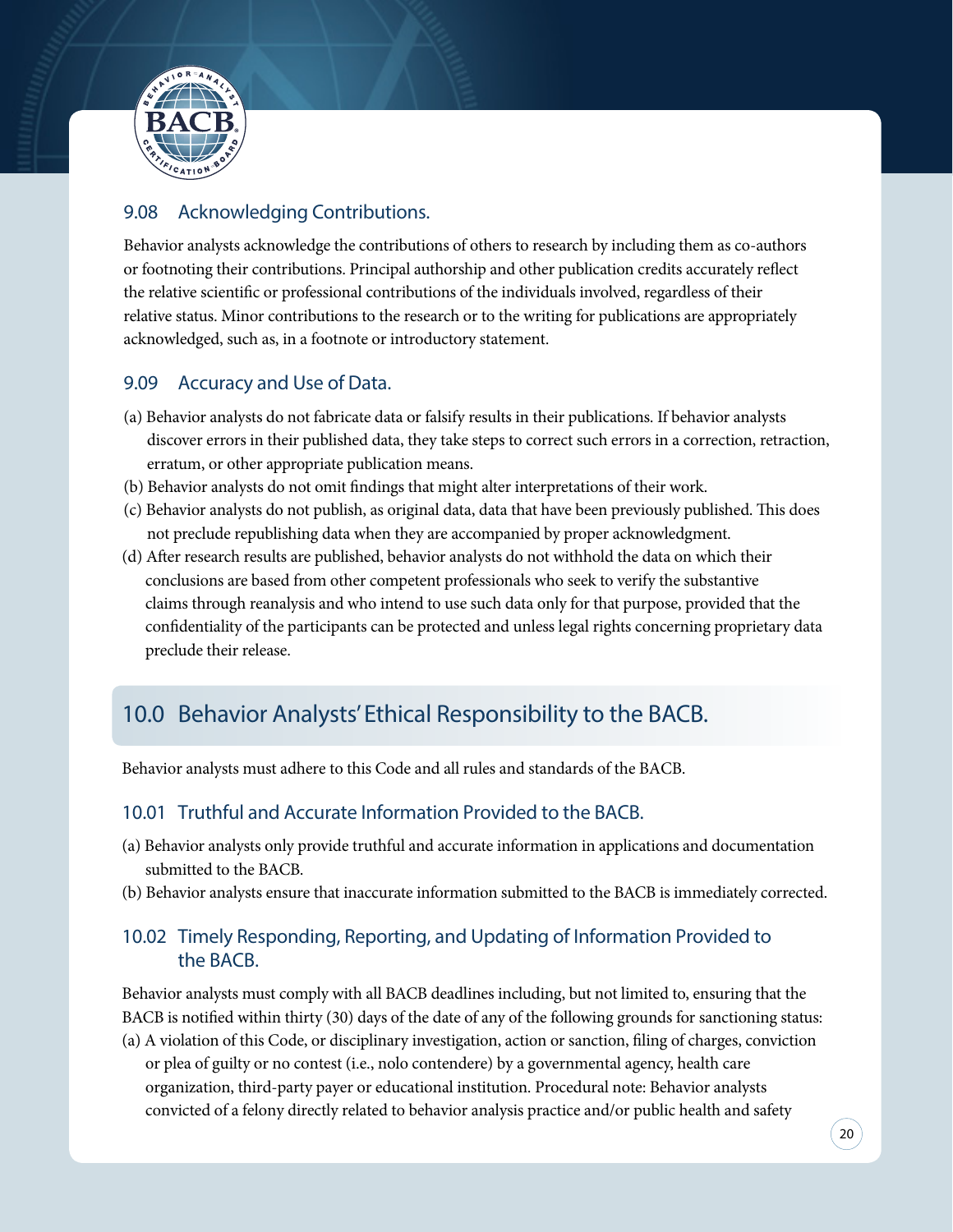

shall be ineligible to apply for BACB registration, certification, or recertification for a period of three (3) years from the exhaustion of appeals, completion of parole or probation, or final release from confinement (if any), whichever is later; (See also, 1.04d Integrity)

- (b) Any public health- and safety-related fines or tickets where the behavior analyst is named on the ticket;
- (c) A physical or mental condition that would impair the behavior analysts' ability to competently practice; and
- (d) A change of name, address or email contact.

#### 10.03 Confidentiality and BACB Intellectual Property.

Behavior analysts do not infringe on the BACB's intellectual property rights, including, but not limited to the BACB's rights to the following:

- (a) BACB logo, VCS logo, ACE logo, certificates, credentials and designations, including, but not limited to, trademarks, service marks, registration marks and certification marks owned and claimed by the BACB (this includes confusingly similar marks intended to convey BACB affiliation, certification or registration, or misrepresentation of an educational ABA certificate status as constituting national certification);
- (b) BACB copyrights to original and derivative works, including, but not limited to, BACB copyrights to standards, procedures, guidelines, codes, job task analysis, Workgroup reports, surveys; and
- (c) BACB copyrights to all BACB-developed examination questions, item banks, examination specifications, examination forms and examination scoring sheets, which are secure trade secrets of the BACB. Behavior analysts are expressly prohibited from disclosing the content of any BACB examination materials, regardless of how that content became known to them. Behavior analysts report suspected or known infringements and/or unauthorized access to examination content and/ or any other violation of BACB intellectual property rights immediately to the BACB. Efforts for informal resolution (identified in Section 7.02 c) are waived due to the immediate reporting requirement of this Section.

#### 10.04 Examination Honesty and Irregularities.

Behavior analysts adhere to all rules of the BACB, including the rules and procedures required by BACB approved testing centers and examination administrators and proctors. Behavior analysts must immediately report suspected cheaters and any other irregularities relating to the BACB examination administrations to the BACB. Examination irregularities include, but are not limited to, unauthorized access to BACB examinations or answer sheets, copying answers, permitting another to copy answers, disrupting the conduct of an examination, falsifying information, education or credentials, and providing and/or receiving unauthorized or illegal advice about or access to BACB examination content before, during, or following the examination. This prohibition includes, but is not limited to, use of or participation in any "exam dump" preparation site or blog that provides unauthorized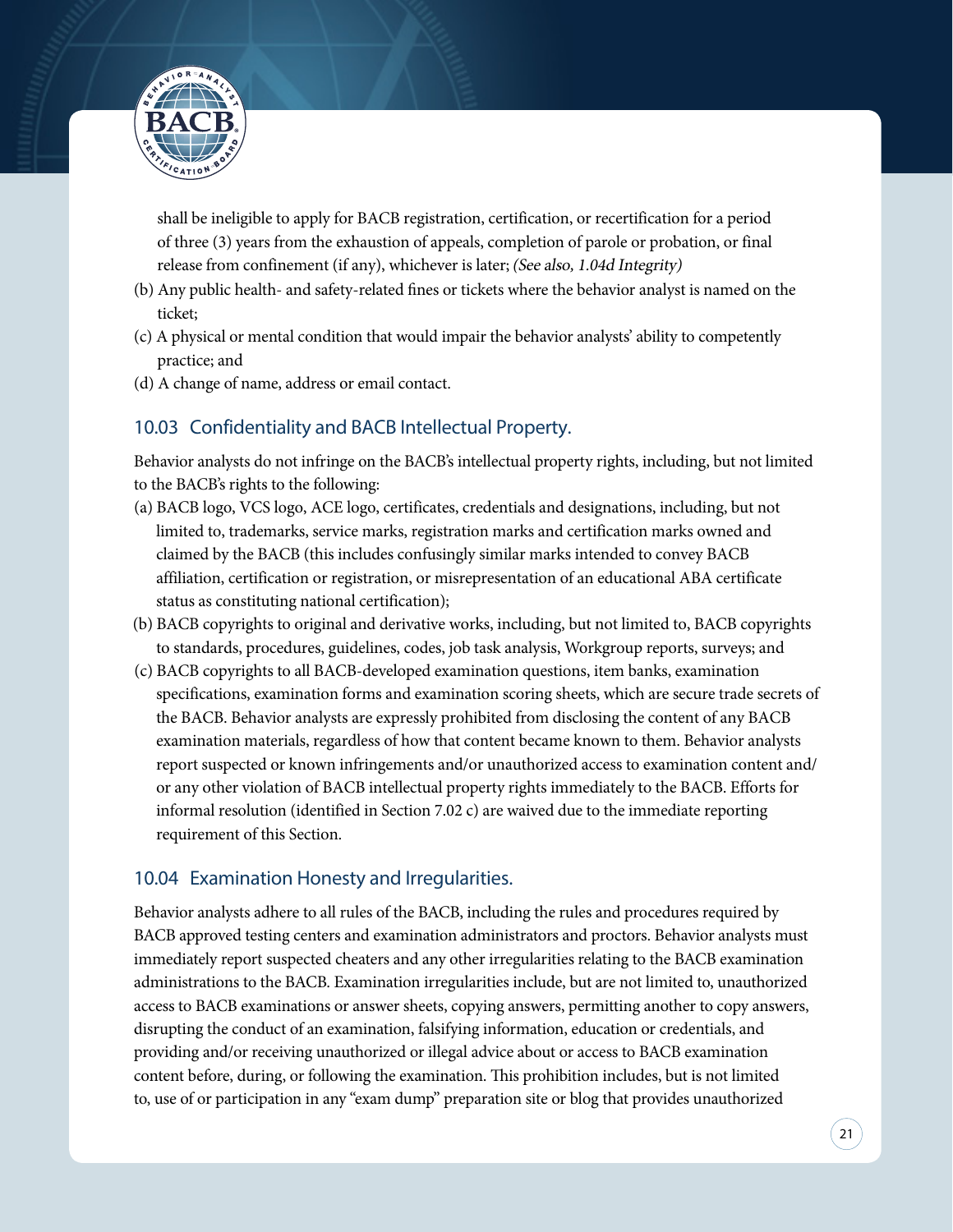

access to BACB examination questions. If, at any time, it is discovered that an applicant or certificant has participated in or utilized an exam dump organization, immediate action may be taken to withdraw eligibility, cancel examination scores, or otherwise revoke certification gained through use of inappropriately obtained examination content.

#### 10.05 Compliance with BACB Supervision and Coursework Standards.

Behavior analysts ensure that coursework (including continuing education events), supervised experience, RBT training and assessment, and BCaBA supervision are conducted in accordance with the BACB's standards if these activities are intended to comply with BACB standards (See also, 5.0 Behavior Analysts as Supervisors)

#### 10.06 Being Familiar with This Code.

Behavior analysts have an obligation to be familiar with this Code, other applicable ethics codes, including, but not limited to, licensure requirements for ethical conduct, and their application to behavior analysts' work. Lack of awareness or misunderstanding of a conduct standard is not itself a defense to a charge of unethical conduct.

#### 10.07 Discouraging Misrepresentation by Non-Certified Individuals.

Behavior analysts report non-certified (and, if applicable, non-registered) practitioners to the appropriate state licensing board and to the BACB if the practitioners are misrepresenting BACB certification or registration status.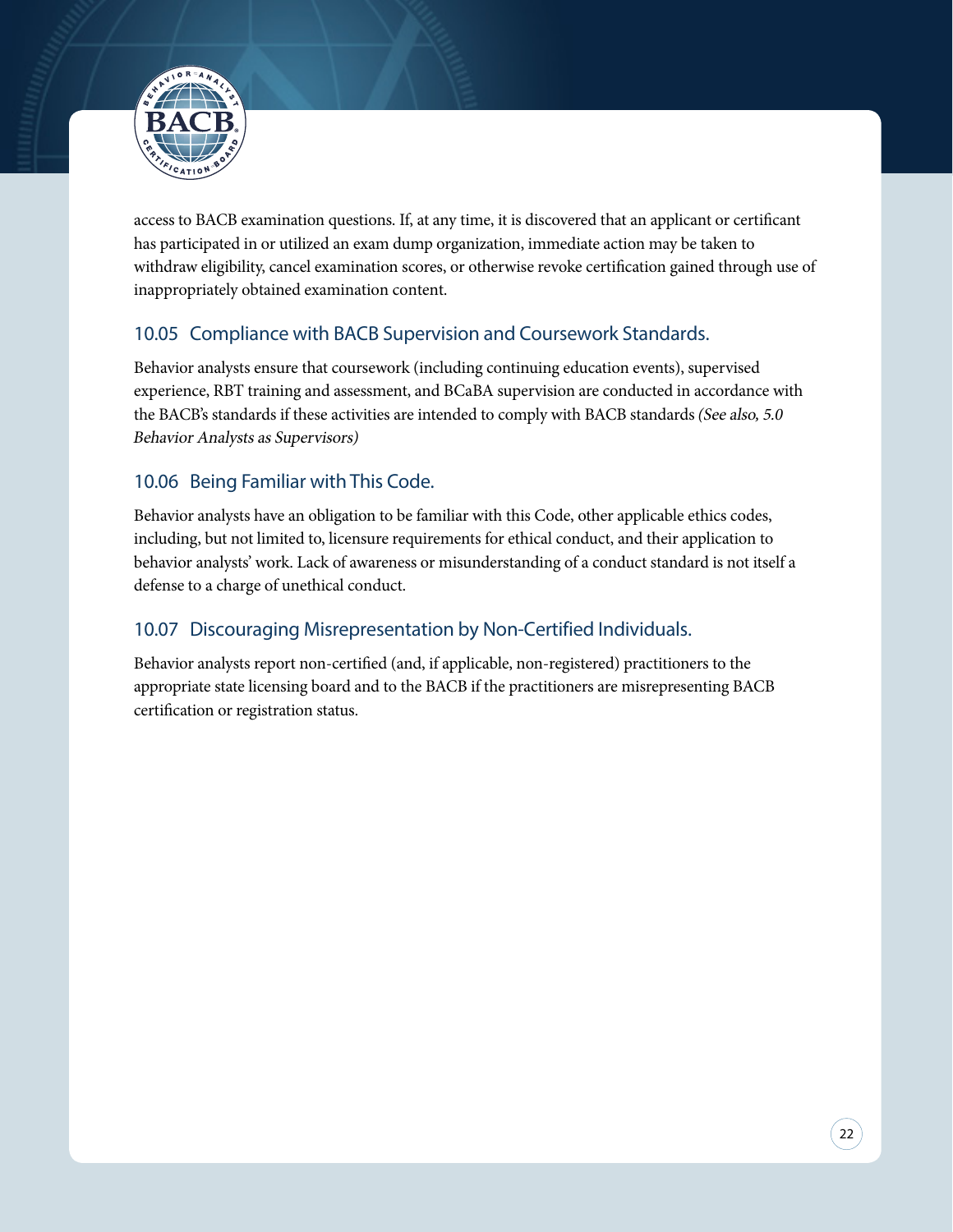

# **Glossary**

#### Behavior Analyst

Behavior analyst refers to an individual who holds BCBA or BCaBA certification or an individual who has submitted a complete application for BCBA or BCaBA certification.

#### Behavior-Analytic Services

Behavior-analytic services are those that are explicitly based on principles and procedures of behavior analysis (i.e., the science of behavior) and are designed to change behavior in socially important ways. These services include, but are not limited to, treatment, assessment, training, consultation, managing and supervising others, teaching, and delivering continuing education.

#### Behavior-Change Program

The behavior-change program is a formal, written document that describes in technological detail every assessment and treatment task necessary to achieve stated goals.

#### Client

The term client refers to any recipient or beneficiary of the professional services provided by a behavior analyst. The term includes, but is not limited to:

- (a) The direct recipient of services;
- (b) The parent, relative, legal representative or legal guardian of the recipient of services;
- (c) The employer, agency representative, institutional representative, or third-party contractor for services of the behavior analyst; and/or
- (d) Any other individual or entity that is a known beneficiary of services or who would normally be construed as a "client" or "client-surrogate".

For purposes of this definition, the term client does not include third-party insurers or payers, unless the behavior analyst is hired directly under contract with the third-party insurer or payer.

#### Functional Assessment

Functional assessment, also known as functional behavior assessment, refers to a category of procedures used to formally assess the possible environmental causes of problem behavior. These procedures include informant assessments (e.g., interviews, rating scales), direct observation in the natural environment (e.g., ABC assessment), and experimental functional analysis.

#### Multiple Relationships

A multiple relationship is one in which a behavior analyst is in both a behavior-analytic role and a nonbehavior-analytic role simultaneously with a client, supervisee, or someone closely associated with or related to the client.